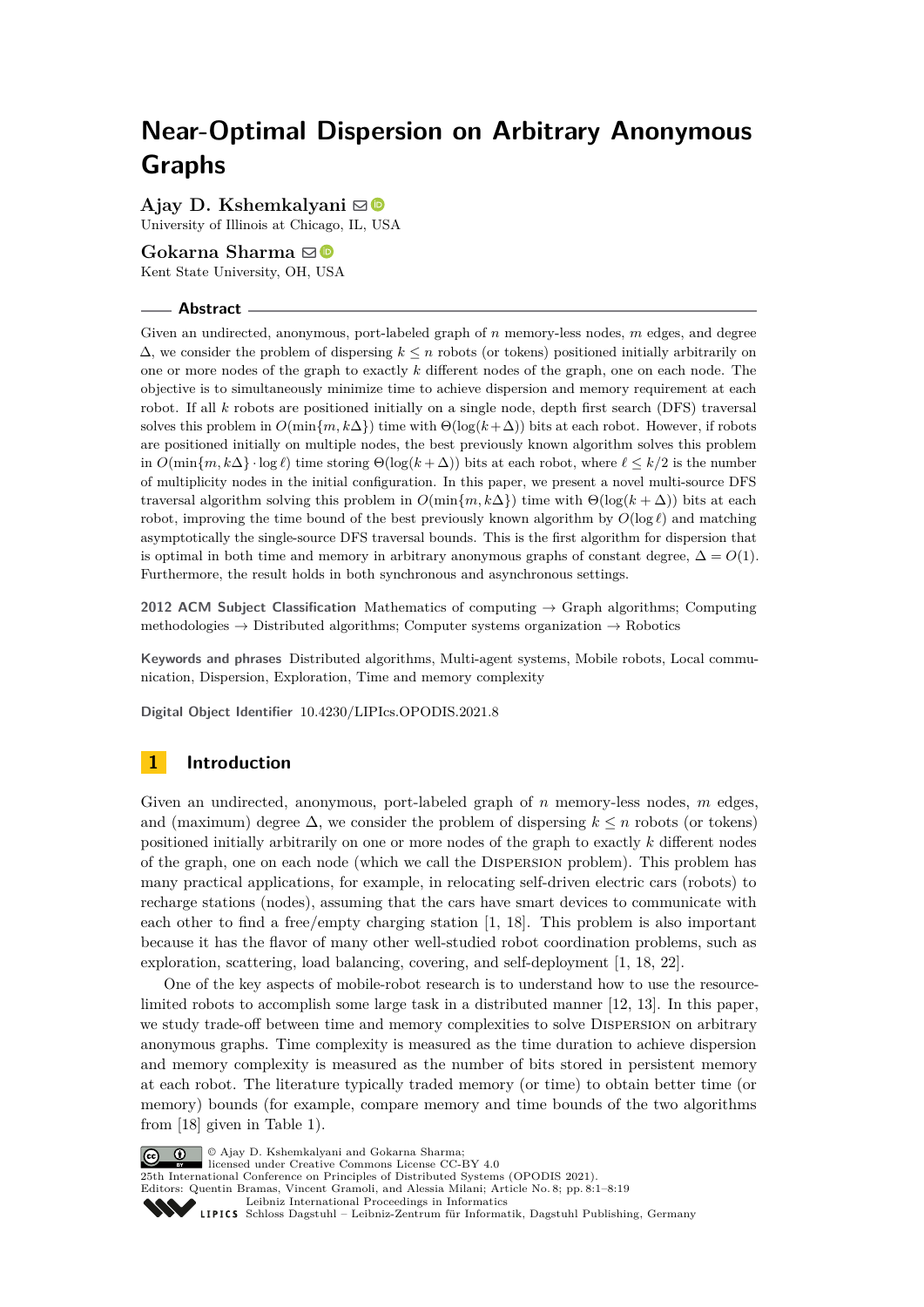#### **8:2 Near-Optimal Dispersion on Arbitrary Anonymous Graphs**

<span id="page-1-0"></span>**Table 1** Algorithms solving DISPERSION for  $k \leq n$  robots on undirected, anonymous, port-labeled graphs of *n* memory-less nodes, *m* edges, and (maximum) degree  $\Delta$ . <sup>†</sup>[\[19\]](#page-16-4) assumes *m*, *k*, and  $\Delta$ are known to the algorithm a priori.  $\ell \leq k/2$  is the number of multiplicity nodes in the initial configuration; Dispersion is already solved if there is no multiplicity node.

| Algorithm           | Memory/robot<br>(in bits) | Time<br>(in rounds/epochs)                        | $Single-source/$<br>Multi-source | Setting      |
|---------------------|---------------------------|---------------------------------------------------|----------------------------------|--------------|
| Lower bound         | $\Omega(\log(k+\Delta))$  | $\Omega(k)$                                       | any                              | Asynchronous |
| <b>DFS</b>          | $\Theta(\log(k+\Delta))$  | $O(\min\{m, k\Delta\})$                           | Single-source                    | Asynchronous |
| $\left[18\right]$   | $O(k \log \Delta)$        | $O(\min\{m, k\Delta\})$                           | Multi-source                     | Asynchronous |
| $\left[18\right]$   | $\Theta(\log(k+\Delta))$  | $O(\min\{m, k\Delta\} \cdot \ell)$                | Multi-source                     | Asynchronous |
| $[19]$ <sup>†</sup> | $O(\log n)$               | $O(\min\{m, k\Delta\} \cdot \log \ell)^{\dagger}$ | Multi-source                     | Synchronous  |
| $\left[31\right]$   | $\Theta(\log(k+\Delta))$  | $O(\min\{m, k\Delta\} \cdot \log \ell)$           | Multi-source                     | Synchronous  |
| <b>Th. 1</b>        | $\Theta(\log(k+\Delta))$  | $O(\min\{m, k\Delta\})$                           | Multi-source                     | Synchronous  |
| Th. 2               | $\Theta(\log(k+\Delta))$  | $O(\min\{m, k\Delta\})$                           | Multi-source                     | Asynchronous |

Recent studies [\[19,](#page-16-4) [31\]](#page-17-1) focused on minimizing time and memory complexities simultaneously. More precisely, they tried to answer the following question: *Can the time bound of*  $O(\min\{m, k\Delta\})$  *be obtained keeping memory optimal*  $\Theta(\log(k + \Delta))$  *bits at each robot?* This question can be easily answered in the single-source case of all  $k \leq n$  robots initially co-located on a node. The challenge is how to answer it in the multi-source case of the robots initially on two or more nodes of the graph. For the multi-source case, the algorithms in [\[19,](#page-16-4) [31\]](#page-17-1) were successful in keeping memory bound optimal as in [\[18\]](#page-16-1) and reduce time bound to  $O(\min\{m, k\Delta\}) \cdot \log \ell$ , an improvement of  $\ell/\log \ell$  factor compared to the  $O(\min\{m, k\Delta\} \cdot \ell)$  time bound of [\[18\]](#page-16-1), where  $\ell \leq k/2$  is the number of multiplicity nodes in the initial configuration.

In this paper, we present a new algorithm for Dispersion that settles the question completely, i.e., it obtains the time bound of  $O(\min\{m, k\Delta\})$  keeping memory optimal  $\Theta(\log(k + \Delta))$  bits at each robot, first such result for the multi-source case. The time bound is an improvement of  $O(\log \ell)$  factor compared to the best previously known algorithms [\[19,](#page-16-4) [31\]](#page-17-1). Furthermore, the time and memory bounds match the respective bounds for the single-source case. Thus, the proposed algorithm is the first for Dispersion that is simultaneously optimal for arbitrary anonymous graphs of constant degree  $\Delta = O(1)$ .

<span id="page-1-1"></span>**Overview of the Model and Results.** We consider  $k \leq n$  robots operating on an undirected, anonymous (no node IDs), port-labeled graph *G* of *n* memory-less nodes, *m* edges, and degree  $\Delta$ . The ports (leading to incident edges) at each node have unique labels from [0,  $\delta - 1$ ], where  $\delta$  is the degree of that node. ( $\Delta$  is the maximum over  $\delta$ 's of all *n* nodes.) The robots have unique IDs in the range  $[1, k]$ . In contrast to graph nodes which are memory-less, the robots have memory to store information (otherwise the problem becomes unsolvable). Finally, at any time, the robots co-located at the same node of *G* can communicate and exchange information, if needed, but they cannot communicate and exchange when located on different nodes. We call an initial configuration *single-source* if all *k* robots are initially positioned on a single node of *G*, otherwise we call it *multi-source*. Even in the multi-source initial configurations, the robots can only be on  $1 < k' < k$  nodes, since for the case of  $k' = k$ , the initial configuration is already a configuration that solves Dispersion. In this paper, we establish the following theorem in the *synchronous* setting where all robots are activated in a round, they perform their operations simultaneously in synchronized rounds, and hence the time (of the algorithm) is measured in rounds (or steps).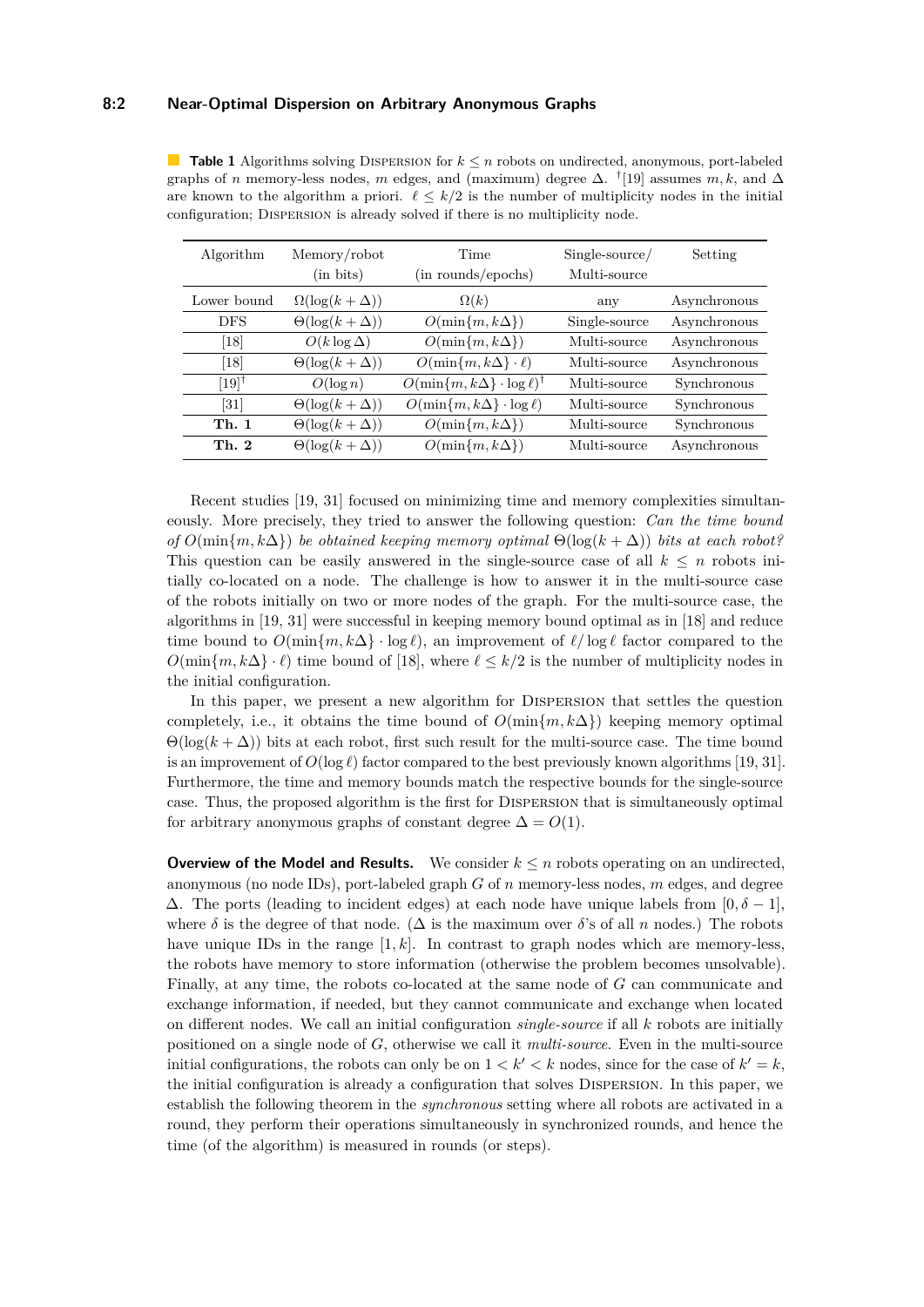#### **A. D. Kshemkalyani and G. Sharma 8:3**

▶ **Theorem 1.** *Given any initial configuration of*  $k ≤ n$  *mobile robots on the nodes of an undirected, anonymous, port-labeled graph G of n memory-less nodes, m edges, and degree* ∆*, dispersion can be solved deterministically in O*(min{*m, k*∆}) *rounds in the synchronous setting storing*  $O(\log(k + \Delta))$  *bits at each robot.* 

Theorem [1](#page-1-1) improves the time bound  $O(\min\{m, k\Delta\} \cdot \log \ell)$  of the best previously known algorithms [\[19,](#page-16-4) [31\]](#page-17-1) by a factor of  $O(\log \ell)$  keeping the memory optimal, where  $\ell$  is the number of nodes in the initial configuration with at least two robots co-located on them. Interestingly, both time and memory bounds of Theorem [1](#page-1-1) match asymptotically the  $O(\min\{m, k\Delta\})$  time and  $O(\log(k + \Delta))$  memory bounds for the single-source case, which is inherent for any DFS traversal based algorithm for Dispersion. Finally, for constant-degree arbitrary anonymous graphs, i.e.,  $\Delta = O(1)$ , our algorithm is asymptotically optimal w.r.t. both time and memory, first such result for Dispersion (Table [1\)](#page-1-1).

Furthermore, we extend Theorem [1](#page-1-1) to the *asynchronous* setting where robots become active and perform their operations in arbitrary duration, keeping the same time and memory bounds. Here we measure time in epochs (instead of rounds) – an epoch represents the time interval in which each robot becomes active at least once.

# <span id="page-2-0"></span>▶ **Theorem 2.** *Given the setting as in Theorem [1,](#page-1-1) dispersion can be solved deterministically in*  $O(\min\{m, k\Delta\})$  *epochs in the asynchronous setting storing*  $O(\log(k + \Delta))$  *bits per robot.*

**Challenges.** The single-source DISPERSION can be solved in min $\{4m - 2n + 2, 4k\Delta\}$  rounds in any anonymous graph *G* having *n* memory-less nodes using the well-known DFS traversal [\[6\]](#page-16-5) storing  $O(\log(k + \Delta))$  bits at each robot. The *k*-source DISPERSION finishes in a single round, since *k* robots are already on *k* different nodes solving Dispersion. Therefore, the challenging case is  $k'$ -source DISPERSION with  $1 < k' < k$ .

The early papers obtained better bounds on either time or memory, trading one for another. The first algorithm of [\[18\]](#page-16-1) obtained  $O(\min\{m, k\Delta\})$  time bound with memory  $O(k \log \Delta)$ bits at each robot. The second algorithm of [\[18\]](#page-16-1) kept memory optimal  $O(\log(k + \Delta))$  bits at each robot and established time  $O(\min\{m, k\Delta\} \cdot \ell)$ , where  $\ell \leq k' < k$  is the number of multiplicity nodes in the initial configuration. Their algorithm starts *ℓ* different single-source DFS traversals in parallel from  $\ell$  sources with multiple robots on them. Each DFS traversal is given a unique ID, which is the smallest robot ID present on that source. Each DFS traversal leaves a robot on each new node it visits. If no DFS traversals meet, then *k* robots are on *k* different nodes and Dispersion is solved in time and memory bounds akin to the single-source DFS bounds. In case of two (or more) DFS traversals meet, the higher ID DFS traversal subsumes the lower ID DFS traversal. The problem here is that if the lower ID DFS traversal meets the higher ID DFS traversal, in the subsumption process, the higher ID DFS traversal may again visit all the nodes that the lower ID DFS traversal already visited. Therefore, in the worst-case, the time becomes the multiplication of  $O(\min\{m, k\Delta\})$  rounds for the single-source DFS traversal times  $\ell$  parallel traversals, i.e.,  $O(\min\{m, k\Delta\} \cdot \ell)$  rounds.

Recent studies [\[19,](#page-16-4) [31\]](#page-17-1) reduced the  $O(\ell)$  factor in the time bound to  $O(\log \ell)$ . Providing *m, k,* and ∆ parameters to the algorithm beforehand, Kshemkalyani et al. [\[19\]](#page-16-4) run *ℓ*-source DFS traversals in passes of interval *O*(min{*m, k*∆}) rounds. After each pass, they guaranteed that the *ℓ*-source DFS traversal reduces to *ℓ/*2-source DFS traversal. Therefore, in total ⌈log *ℓ*⌉ passes, the *ℓ*-source DFS traversal reduces to a single-source DFS traversal, which then finishes in additional  $O(\min\{m, k\Delta\})$  rounds, giving in the worst-case,  $O(\min\{m, k\Delta\} \cdot \log \ell)$ rounds time bound. The memory requirement is  $O(\log n)$  bits at each robot, due to the memory to store  $m \leq n^2$  which dominates the memory to store  $k \leq n$  and  $\Delta < n$ . Recently,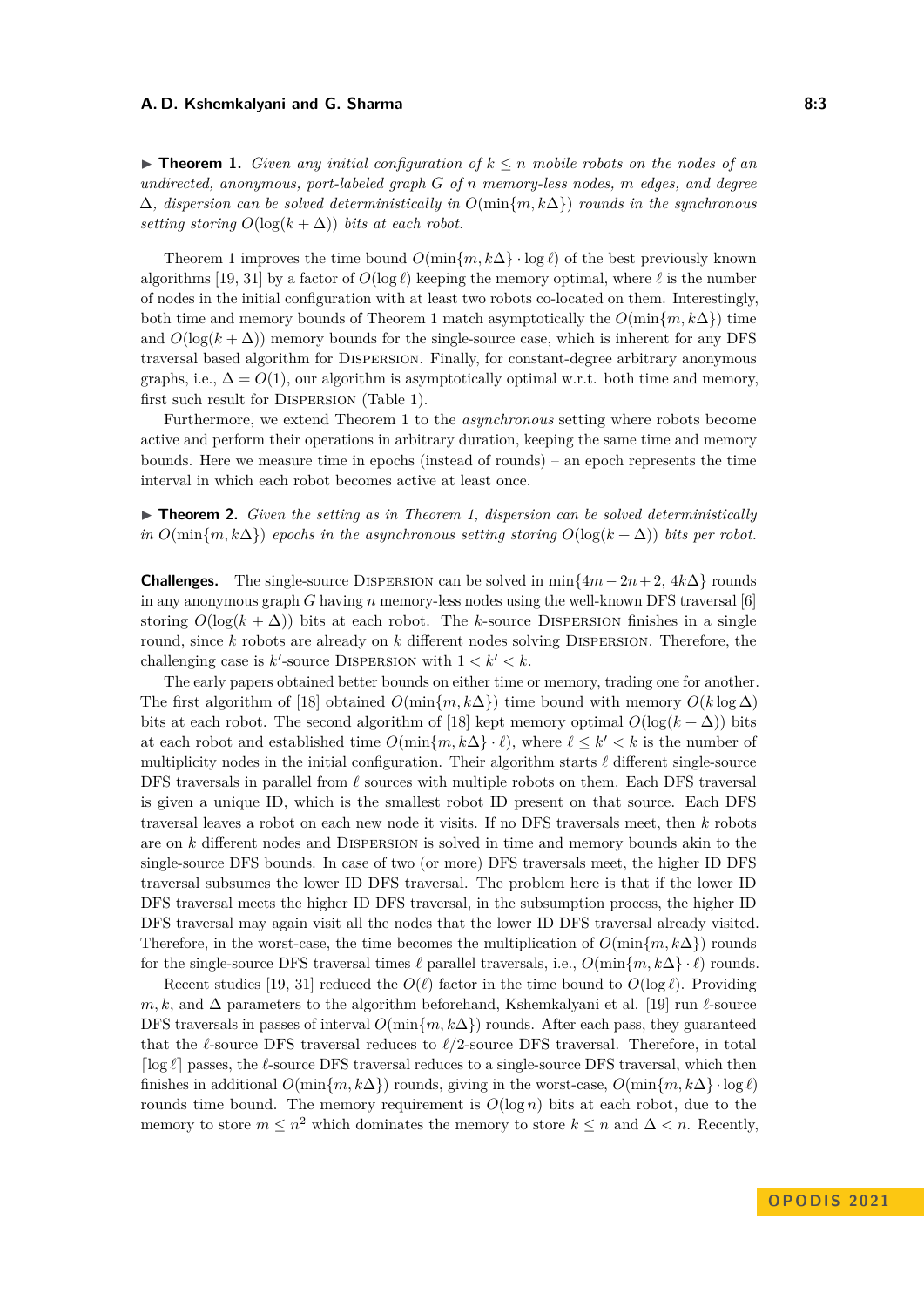#### **8:4 Near-Optimal Dispersion on Arbitrary Anonymous Graphs**

Shintaku et al. [\[31\]](#page-17-1) established the same time bound as in [\[19\]](#page-16-4) avoiding the requirement for the algorithm to know  $m, k, \Delta$  beforehand. Moreover, they improved the memory bound  $O(\log n)$  bits in [\[19\]](#page-16-4) to optimal  $\Theta(\log(k+\Delta))$  bits at each robot.

Observing the techniques of [\[19,](#page-16-4) [31\]](#page-17-1), the algorithms developed there subsume different DFS traversals pairwise which helps in improving the sequential subsumption of the different DFS traversals in the algorithm of [\[18\]](#page-16-1). The implication of the pairwise subsumption is only a *O*(log *ℓ*) factor more cost is needed to subsume all *ℓ* parallel DFS traversals to obtain a single DFS traversal. This  $O(\log \ell)$  factor is significantly better compared to the  $O(\ell)$  factor obtained due to the sequential subsumption.

Despite these benefits, the pairwise subsumption is not matching the single-source DFS traversal time bound and, more importantly, it is not clear whether the  $O(\log \ell)$  factor arising in the pairwise subsumption technique in [\[19,](#page-16-4) [31\]](#page-17-1) can be removed from the time bound. Therefore, a new set of ideas are needed, which we develop in this paper and they constitute our main contribution.

**Techniques.** We use parallel multi-source DFS traversals as in [\[19,](#page-16-4) [31\]](#page-17-1) but devise a novel subsumption technique, leading to  $O(\min\{m, k\Delta\})$  time with  $O(\log(k + \Delta))$  bits at each robot, removing the  $O(\log \ell)$  factor from the time bound of the best previously known algorithms [\[19,](#page-16-4) [31\]](#page-17-1) and matching the time and memory bounds for single-source DFS traversal. Each DFS traversal constructs a *DFS tree*. Our technique executes subsumption on the two DFS traversals that meet based on the size of the DFS traversal measured as the number of settled robots with the same DFS tree ID. In fact, the larger size DFS traversal subsumes the smaller size DFS traversal. The subsumed DFS traversal is collapsed to a single node, collecting all the robots on that traversal at that node, and those robots are given to the subsuming DFS traversal allowing it to extend its DFS traversal. The benefit is two-fold: (i) the size of the subsumed traversal is smaller than the size of the subsuming traversal and hence the collapse and merge of the subsumed traversal to the subsuming one can be done in time proportional to the size of the subsumed traversal, and (ii) it avoids the need of revisiting the nodes of the subsumed traversal more than once, a crucial aspect in removing the  $O(\log \ell)$  factor from the time bound. Furthermore, one traversal always remains subsuming throughout the execution of the algorithm.

This is in contrast to the technique used in the best previously known algorithms [\[19,](#page-16-4) [31\]](#page-17-1) that uses IDs of the DFS traversals (larger ID DFS traversal subsumes smaller ID DFS traversal). The drawback of the subsumption based on DFS ID is that the algorithm cannot limit the repeating traversal of the already built DFS tree, adding a Θ(log *ℓ*) factor in the subsumption process, and hence leading to a  $O(\min\{m, k\Delta\} \cdot \log \ell)$  time bound.

We particularly tackle two major challenges: (i) how to execute the size-based subsumption, and (ii) what to do when more than two DFS traversals meet at different nodes forming a transitive chain or more generally, what we define as a *meeting graph* (Definition [4\)](#page-8-0). The first challenge is due to the fact that the exact size of the DFS traversal is only known by its *head node* which is either the current node that has all not-yet-settled robots (if any,) belonging to that DFS traversal or else the node on which last robot belonging to that DFS traversal has settled. Therefore, it requires for the meeting traversal to traverse the met DFS tree to reach its head node to find its size. Our technique of collapsing the subsumed traversal successfully fulfills this requirement in time proportional to the size of the smaller size DFS traversal.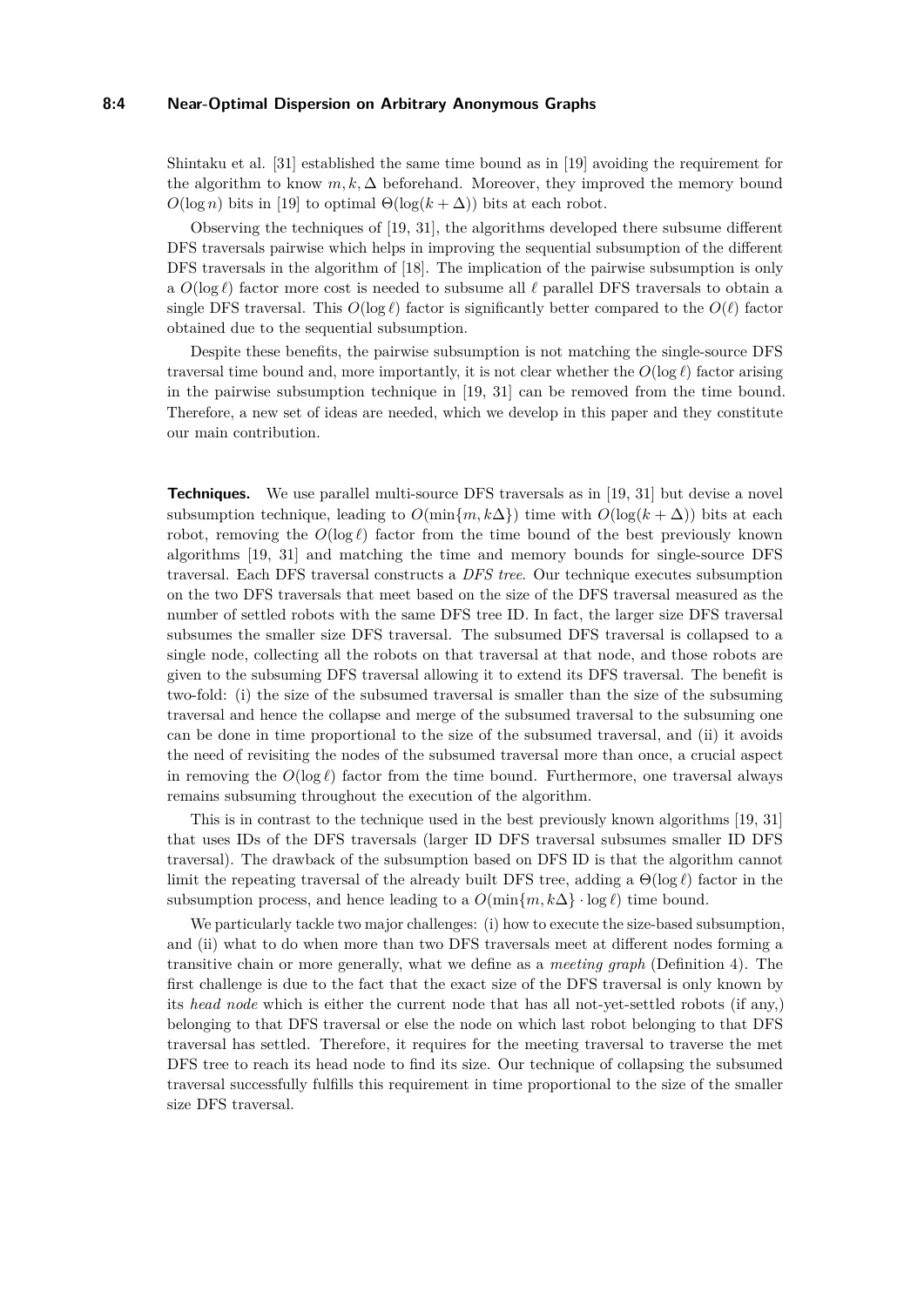#### **A. D. Kshemkalyani and G. Sharma 8:5** and 8:5

The second challenge is due to the fact that if not synchronized carefully, different DFS traversals in the transitive chain or meeting graph might run into a deadlock situation. We devise a technique that partitions the DFS traversals in the meeting graph such that in each partition, one DFS traversal subsumes the others without introducing any deadlock and in time proportional to the size of the DFS traversals that were subsumed and collapsed.

Through these techniques, we finally show that one DFS traversal (among those that meet in the meeting graph) always grows bigger and the total cost remains proportional to the total size of the DFS traversals that are subsumed by the DFS traversal, giving our claimed time bound. Interestingly, the process is executed keeping the memory at an (asymptotically) optimal number of bits per robot.

**Related Work.** Augustine and Moses Jr. [\[1\]](#page-16-0) proved a memory lower bound of  $\Omega(\log n)$  bits at each robot and a time lower bound of  $\Omega(D)$  ( $\Omega(n)$ ) in arbitrary graphs) for any deterministic algorithm for Dispersion on graphs. They then provided deterministic algorithms using  $O(\log n)$  bits at each robot to solve DISPERSION on lines, rings, and trees in  $O(n)$  time. For arbitrary graphs, they gave one algorithm using  $O(\log n)$  bits at each robot with  $O(mn)$  time and another using  $O(n \log n)$  bits at each robot with  $O(m)$  time.

Kshemkalyani and Ali [\[18\]](#page-16-1) provided an  $\Omega(k)$  time lower bound for arbitrary graphs for  $k \leq n$ . They then provided three deterministic algorithms for DISPERSION in arbitrary graphs: (i) The first algorithm using  $O(k \log \Delta)$  bits at each robot with  $O(\min\{m, k\Delta\})$ time, (ii) The second algorithm using  $O(D \log \Delta)$  bits at each robot with  $O(\Delta^D)$  time (*D*) is diameter of graph), and (iii) The third algorithm using  $O(\log(k + \Delta))$  bits at each robot with *O*(min{*m, k*Δ} · *ℓ*) time. Kshemkalyani et al. [\[19\]](#page-16-4) provided an algorithm for arbitrary graph with  $O(\min\{m, k\Delta\} \cdot \log \ell)$  time using  $O(\log n)$  bits memory at each robot, with the algorithm knowing  $m, k, \Delta$  beforehand. The same time bound and improved memory bound of  $O(\log(k+\Delta))$  bits were obtained in [\[31\]](#page-17-1), without the need of the algorithm knowing  $m, k, \Delta$ beforehand. For grid graphs, Kshemkalyani et al. [\[21\]](#page-17-2) provided an algorithm that runs in *O*(min{ $k$ ,  $\sqrt{n}$ ) time using *O*(log *k*) bits memory at each robot. Randomized algorithms were presented in [\[24,](#page-17-3) [8\]](#page-16-6) mainly to reduce the memory requirement at each robot.

Recently, Kshemkalyani et al. [\[20\]](#page-17-4) provided an algorithm for arbitrary graphs with time  $O(\min\{m, k\Delta\})$  when all robots can communicate and exchange information in every round (that is even the non-co-located can communicate and exchange information, which is called the *global* communication model). The global model comes handy while dealing with subsuming the multiple DFS traversals that meet in the transient chain or meeting graph. The information each robot can have allows the head node of the highest ID DFS traversal (satisfying a certain property) in the transient chain/meeting graph to ask the head nodes of the rest of the DFS traversals to stop growing their DFS tree. This makes sure that one DFS traversal always grows and others stop as soon as they find that they were met by the DFS traversal that is of higher ID then theirs. The result presented in this paper is different since only the co-located robots can communicate and it is called the *local* communication model. In the local model, it is not possible to extend the idea that is developed for the global model. For grid graphs, Kshemkalyani et al. [\[21\]](#page-17-2) provided a  $O(\sqrt{k})$  time algorithm with  $O(\log k)$  bits at each robot in the global model.

DISPERSION in anonymous dynamic (undirected) graphs was considered in [\[22\]](#page-17-0) where the authors provided some impossibility, lower, and upper bound results. Dispersion under crash faults was considered in [\[27\]](#page-17-5) and under Byzantine faults was considered in [\[25,](#page-17-6) [26\]](#page-17-7) establishing a spectrum of interesting results.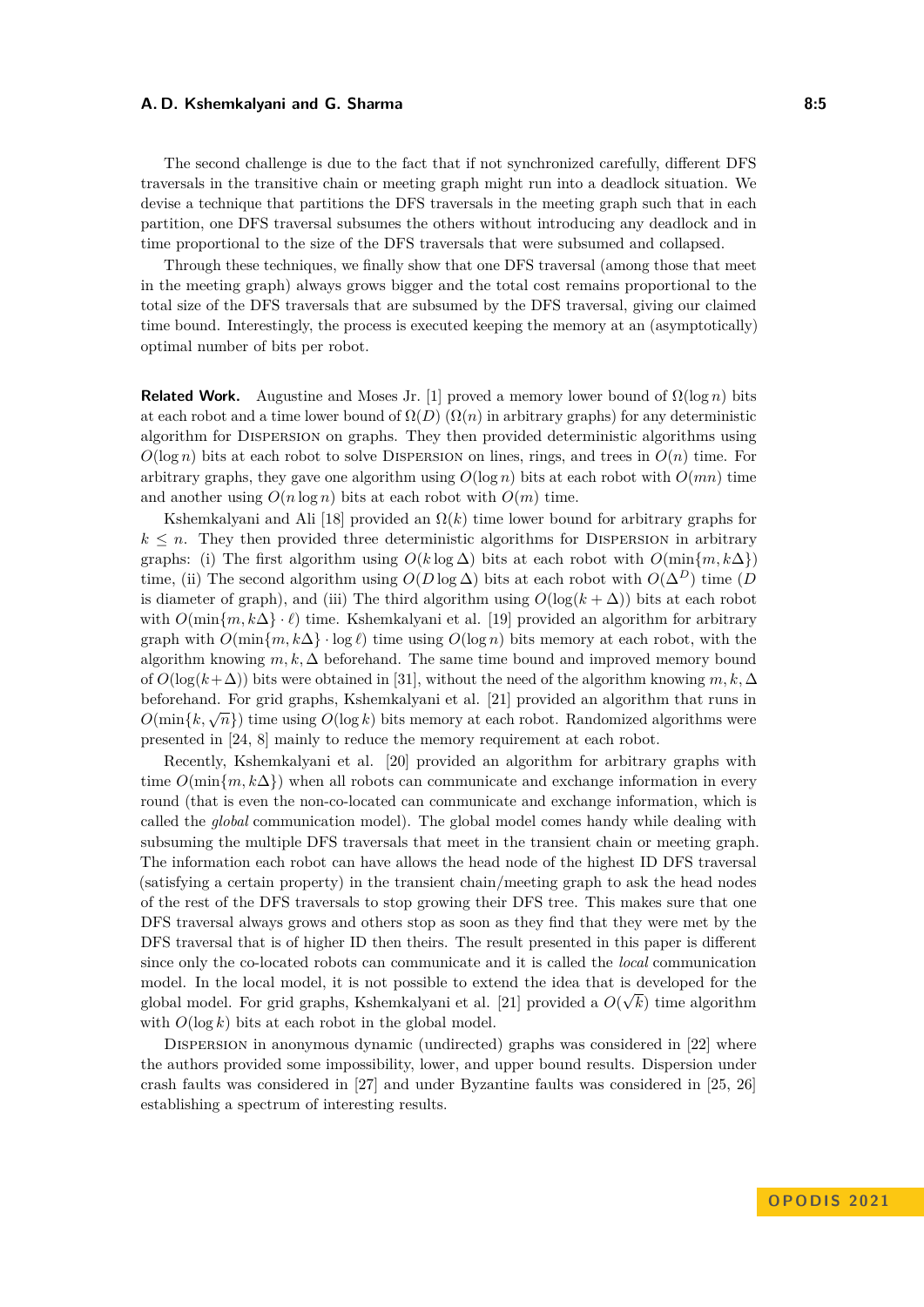#### **8:6 Near-Optimal Dispersion on Arbitrary Anonymous Graphs**

The related problem of exploration has been quite heavily studied in the literature for specific as well as arbitrary graphs, e.g.,  $[2, 4, 9, 15, 14, 17, 23]$  $[2, 4, 9, 15, 14, 17, 23]$  $[2, 4, 9, 15, 14, 17, 23]$  $[2, 4, 9, 15, 14, 17, 23]$  $[2, 4, 9, 15, 14, 17, 23]$  $[2, 4, 9, 15, 14, 17, 23]$  $[2, 4, 9, 15, 14, 17, 23]$  $[2, 4, 9, 15, 14, 17, 23]$  $[2, 4, 9, 15, 14, 17, 23]$  $[2, 4, 9, 15, 14, 17, 23]$  $[2, 4, 9, 15, 14, 17, 23]$  $[2, 4, 9, 15, 14, 17, 23]$  $[2, 4, 9, 15, 14, 17, 23]$ . It was shown that a robot can explore an anonymous graph using  $\Theta(D \log \Delta)$ -bits memory; the runtime of the algorithm is  $O(\Delta^{D+1})$  [\[15\]](#page-16-10). In the model where graph nodes also have memory, Cohen et al. [\[4\]](#page-16-8) gave two algorithms: The first algorithm uses  $O(1)$ -bits at the robot and 2 bits at each node, and the second algorithm uses  $O(\log \Delta)$  bits at the robot and 1 bit at each node. The runtime of both algorithms is  $O(m)$  with preprocessing time of  $O(mD)$ . The trade-off between exploration time and number of robots is studied in [\[23\]](#page-17-8). The collective exploration by a team of robots is studied in [\[14\]](#page-16-11) for trees. The dual of the Dispersion problem is gathering, which has been extensively studied, e.g., [\[10,](#page-16-13) [16\]](#page-16-14). Another problem related to Dispersion is the scattering of *k* robots on graphs. This problem has been mainly studied for rings [\[11,](#page-16-15) [30\]](#page-17-9) and grids [\[3\]](#page-16-16). Recently, Poudel and Sharma [\[28,](#page-17-10) [29\]](#page-17-11) provided improved time algorithms for uniform scattering on grids. Furthermore, Dispersion is related to the load balancing problem, where a given load at the nodes has to be (re-)distributed among several processors (nodes). This problem has been studied quite heavily in graphs, e.g., see [\[7\]](#page-16-17). We refer readers to [\[12,](#page-16-2) [13\]](#page-16-3) for other recent developments in these topics.

**Roadmap.** We discuss model details in Section [2.](#page-5-0) We discuss the single-source DFS traversal in Section [3.](#page-6-0) We then present our (synchronous) multi-source DFS traversal algorithm in Section [4.](#page-7-0) We prove the correctness, time, and memory complexity of our algorithm in Section [5](#page-11-0) (i.e., Theorem [1\)](#page-1-1). We then discuss the extensions to the asynchronous setting, proving Theorem [2.](#page-2-0) Finally, we conclude in Section [6](#page-15-0) with a short discussion.

# <span id="page-5-0"></span>**2 Model**

**Graph.** Let  $G = (V, E)$  be a connected, unweighted, and undirected graph of *n* nodes, *m* edges, and maximum degree ∆. *G* is *anonymous* – nodes do not have identifiers but, at any node, its incident edges are uniquely identified by a port number in the range  $[0, \delta -1]$ , where *δ* is the *degree* of that node. (∆ is the maximum among the degree *δ* of the nodes in *G*.) We assume that there is no correlation between two port numbers of an edge. Any number of robots are allowed to move along an edge at any time (i.e., unlimited edge bandwidth). The graph nodes are memory-less (do not have memory).

**Robots.** Let  $\mathcal{R} = \{r_1, r_2, \ldots, r_k\}$  be the set of  $k \leq n$  robots residing on the nodes of *G*. No robot can reside on the edges of *G*, but one or more robots can occupy the same node of *G*, which we call co-located robots. In the initial configuration, we assume that all *k* robots in  $R$  can be in one or more nodes of  $G$  but in the final configuration there must be exactly one robot on *k* different nodes of *G*. Suppose robots are on  $k' \leq k$  nodes of *G* in the initial configuration. We denote by  $\ell \leq k'$  the number of nodes in the initial configuration which have at least two robots co-located on them.

Each robot has a unique  $\lceil \log k \rceil$ -bit ID taken from the range  $\lceil 1, k \rceil$ . When a robot moves from node *u* to node *v* in *G*, it is aware of the port of *u* it used to leave *u* and the port of *v* it used to enter *v*. We do not restrict time duration of local computation of the robots. The only guarantee is that all this happens in a finite cycle of "Communicate-Compute-Move" (defined below) and we measure time with respect to the number of cycles until Dispersion is achieved. Furthermore, it is assumed that each robot is equipped with memory. The robots do not experience fault.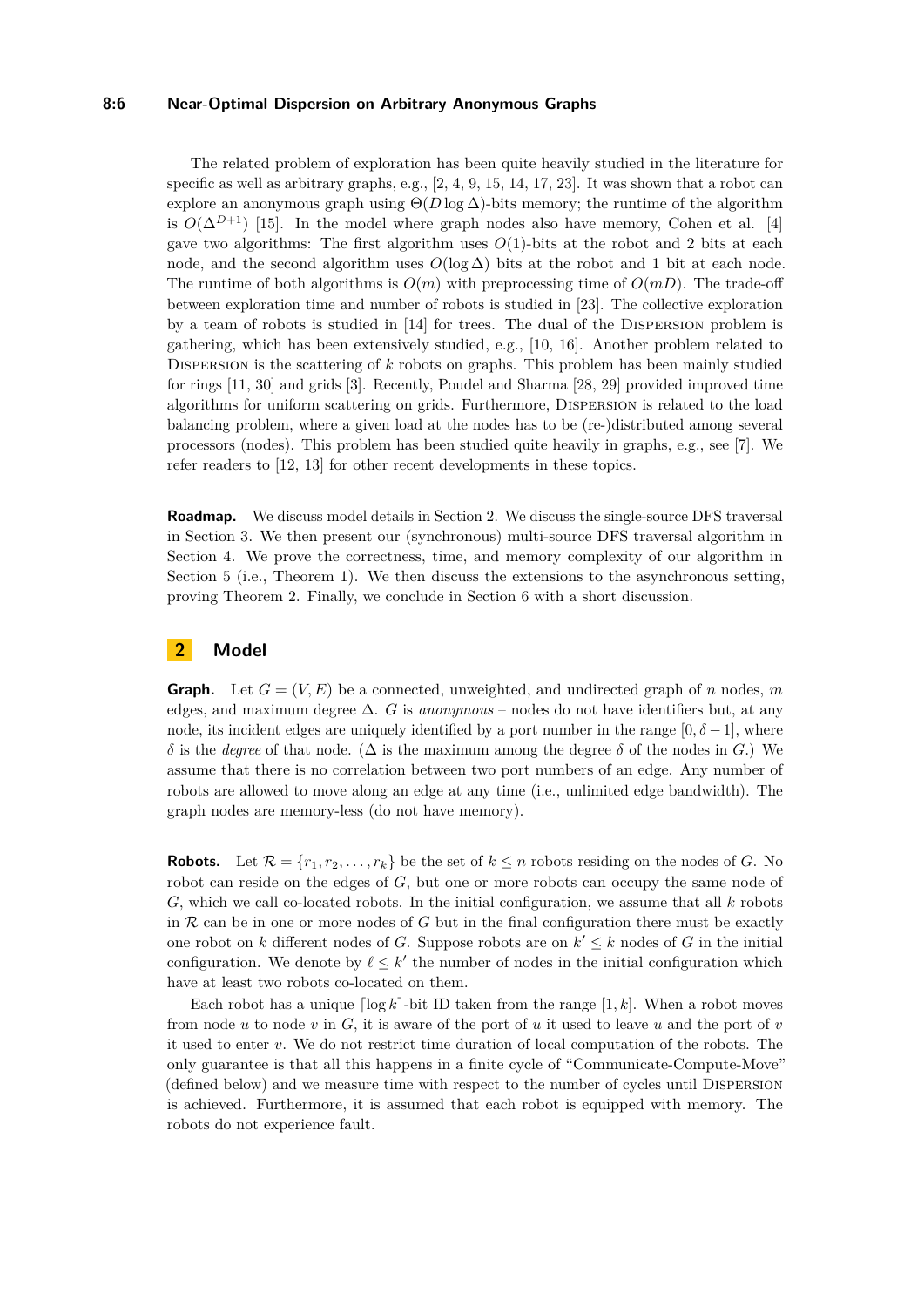#### **A. D. Kshemkalyani and G. Sharma 8:7 8:7 8:7 8:7**

**Communication Model.** This paper considers the local communication model where only co-located robots at a graph node can communicate and exchange information. This model is in contrast to the global communication model where even non-co-located robots (i.e., at different graph nodes) can communicate and exchange information.

**Time Cycle.** An active robot  $r_i$  performs the "Communicate-Compute-Move" (CCM) cycle as follows. *Communicate:* Let  $r_i$  be on node  $v_i$ . For each robot  $r_j \in \mathcal{R}$  that is co-located at  $v_i$ ,  $r_i$  can observe the memory of  $r_j$ , including its own memory; *Compute:*  $r_i$  may perform an arbitrary computation using the information observed during the "communicate" portion of that cycle. This includes determination of a (possibly) port to use to exit  $v_i$ , the information to carry while exiting, and the information to store in the robot(s)  $r_j$  that stays at  $v_i$ ; Move:  $r_i$  writes new information (if any) in the memory of a robot  $r_j$  at  $v_i$ , and exits  $v_i$  using the computed port to reach to a neighbor node of *v<sup>i</sup>* .

**Robot Activation.** In the *synchronous* setting, every robot is active in every CCM cycle. In the *asynchronous* setting, there is no common notion of time and no assumption is made on the number and frequency of CCM cycles in which a robot can be active. The only guarantee is that each robot is active infinitely often.

**Time and Memory Complexity.** For the synchronous setting, time is measured in *rounds*. Since a robot in the asynchronous settings could stay inactive for an indeterminate but finite time, we bound a robot's inactivity introducing the idea of an epoch. An *epoch* is the smallest interval of time within which each robot is guaranteed to be active at least once [\[5\]](#page-16-18). Let  $t_i$ be the time at which a robot  $r_i \in \mathcal{R}$  starts its CCM cycle. Let  $t_j$  be the time at which the last robot finishes its CCM cycle. The time interval  $t_j - t_i$  is an epoch. Another important parameter is memory – the number of bits stored in persistent memory at each robot.

# <span id="page-6-0"></span>**3 DFS traversal of a Graph (Algorithm DFS(k))**

We describe here a single-source DFS traversal algorithm, *DF S*(*k*), that disperses all *k* robots in the set  $R(v)$  situated at a node *v* initially to exactly *k* nodes of *G*, solving DISPERSION.  $DFS(k)$  will be heavily used in Section [4](#page-7-0) as a basic building block.

Each robot  $r_i$  stores in its memory five variables. (i) *parent* (initially assigned  $\perp$ ), for a settled robot denotes the port through which it first entered the node it is settled at; (ii) *child* (initially assigned  $-1$ ), for an unsettled robot  $r_i$  stores the port that it has last taken (while entering/exiting the node). For a settled robot, it indicates the port through which the other robots last left the node except when they entered the node in forward mode for the second or subsequent time; (iii) *treelabel* (initially assigned  $\min\{R(v)\}\$ ) stores the ID of the smallest ID robot the tree is associated with; (iv) *state*  $\in \{forward, backtrack, settled\}$ (initially assigned *forward*).  $DFS(k)$  executes in two phases, *forward* and *backtrack* [\[6\]](#page-16-5); (v) *rank* (initialized to 0), for a settled robot indicates the serial number of the order in which it settled in its DFS tree. The algorithm pseudo-code is shown in Algorithm [1.](#page-7-1) The robots in  $R(v)$  move together in a DFS, leaving behind the highest ID robot at each newly discovered node. They all adopt the ID of the lowest ID robot in  $R(v)$  which is the last to settle, as their *treelabel*. The algorithm executes in forward and backtrack modes.

<span id="page-6-1"></span> $\triangleright$  **Theorem 3** ([\[19\]](#page-16-4)). *Algorithm DFS(k) solves* DISPERSION for  $k \leq n$  robots initially *positioned on a single node of an arbitrary anonymous graph G of n memory-less nodes, m edges, and degree*  $\Delta$  *in* min $\{4m - 2n + 2, 4k\Delta\}$  *rounds using*  $O(\log(k + \Delta))$  *bits at each robot.*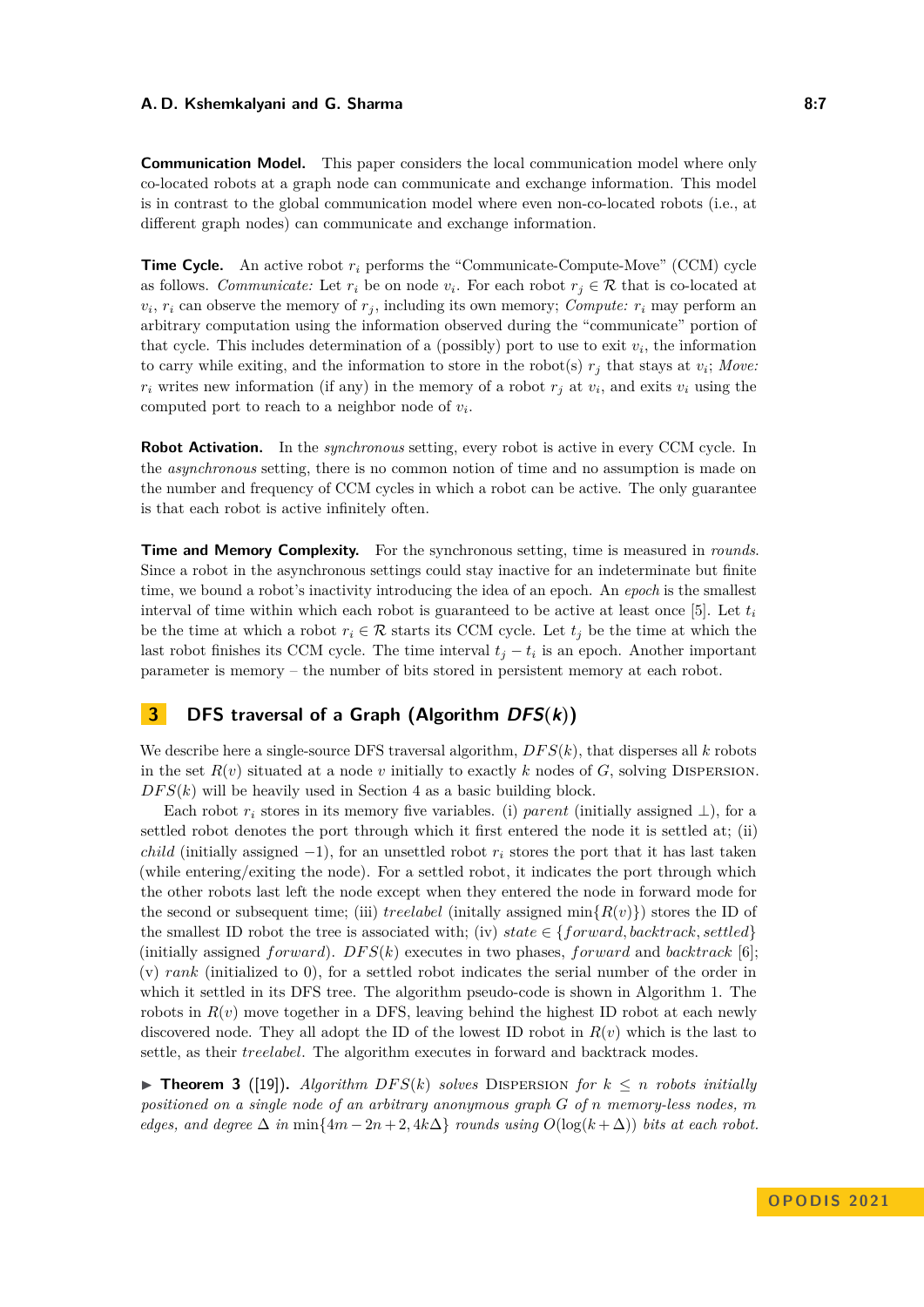#### **8:8 Near-Optimal Dispersion on Arbitrary Anonymous Graphs**

**Algorithm 1** Algorithm *DFS(k)* for DFS traversal of a graph by *k* robots from a rooted initial configuration. Code for robot *i*. *r* is robot settled at the current node.

```
1 Initialize: child \leftarrow -1, parent \leftarrow \perp, state \leftarrow forward, treelabel \leftarrow min\{R(v)\}\, rank \leftarrow 02 for round = 1 to min{4m - 2n + 2, 4k\Delta} do
 3 \int child \leftarrow port through which node is entered
 4 if state = forward then
 5 if node is free then
  6 \vert \vert \vert rank \leftarrow rank + 17 if i is the highest ID robot on the node then
  8 \vert j \vert state \leftarrow settled, i settles at the node (does not move henceforth),
                              parent \leftarrow child, treelabel \leftarrow lowest ID robot at the node9 else
10 \vert \vert \vert \vert child \leftarrow (child + 1) mod δ, r.child \leftarrow child
11 if child = parent of robot settled at node then
\begin{array}{|c|c|c|c|c|c|c|c|} \hline \end{array} 12 \begin{array}{|c|c|c|c|c|c|c|c|} \hline \end{array} states \leftarrow backtrack13 else
\begin{array}{c|c|c|c} \n\textbf{14} & \textbf{1} & \textbf{1} & \textbf{1} & \textbf{1} & \textbf{1} & \textbf{1} & \textbf{1} & \textbf{1} & \textbf{1} & \textbf{1} & \textbf{1} & \textbf{1} & \textbf{1} & \textbf{1} & \textbf{1} & \textbf{1} & \textbf{1} & \textbf{1} & \textbf{1} & \textbf{1} & \textbf{1} & \textbf{1} & \textbf{1} & \textbf{1} & \textbf{1} & \textbf{1} & \textbf{1} & \textbf{1} & \15 else if state=backtrack then
16 child ← \{child+1\} mod \delta, r\text{.child} \leftarrow child\bf{17} if child \neq parent of robot settled at node then
18 i j state \leftarrow forward
19 move out through child
```
# <span id="page-7-1"></span><span id="page-7-0"></span>**4 The Algorithm**

The *root* of a DFS *i* (which equals the identifier (*treelabel*)) is the node where the first robot settles. This is the settled robot having  $rank = 1$ . The *head* of a DFS *i* is the node where the unsettled robots (if any) of that DFS are currently located at, or else it is the node where the last robot of that DFS settled. Node *root*(*i*) is reachable by following *parent* pointers; node *head*(*i*) is reachable by following *child* pointers.

In the initial configuration, if robots are at  $k' < k$  nodes  $(k' = k$  solves DISPERSION in the first round without any robot moving), *k* ′ DFS traversals are initiated in parallel. A DFS *i meets* DFS *j* if the robots of DFS *i* arrive at a node *x* where a robot from DFS *j* is settled. Node *x* is called a *junction* node of *head*(*i*). If robots from multiple DFSs/nodes arrive at a node where there is no settled robot, a robot from the DFS with the highest ID settles in that round and the other DFSs are said to meet this DFS. If DFS  $i$  has met DFS  $j$ , we define *head*(*i*) to be *blocked*, else we define *head*(*i*) to be *free*.

The *size d<sup>i</sup>* of a DFS *i* is the number of settled robots in that DFS. When DFS *i* meets DFS *j*, the first task is to determine whether  $d_i > d_j$  or  $d_j > d_i$ , where we define a total order (*>*) by using the DFS IDs as tiebreakers if the number of settled robots is the same. *di* is known to robots of DFS *i* at *head*(*i*) by reading *rank* of DFS tree *i*. The unsettled robots at *head*(*i*) traverse DFS *j* to *head*(*j*) in an exploration to determine  $d_j$ . If they reach  $head(j)$  without encountering a node with *rank* greater than  $d_i$ , then  $d_i > d_j$ . The junction  $head(j)$  is defined to be *locked* by *i* if DFS *i*'s robots are the first to reach *head*(*j*) in such an exploration (and at this time,  $j$ 's exploratory robots have yet to return to  $head(j)$ ). However, if the exploratory robots of DFS *i* encounter a node with *rank* greater than *d<sup>i</sup>* before reaching *head*(*j*), they return to *head*(*i*) as  $d_j > d_i$ . A key advantage of this mechanism is that  $d_i > d_j$  can be determined in time proportional to  $\min\{d_i, d_j\}.$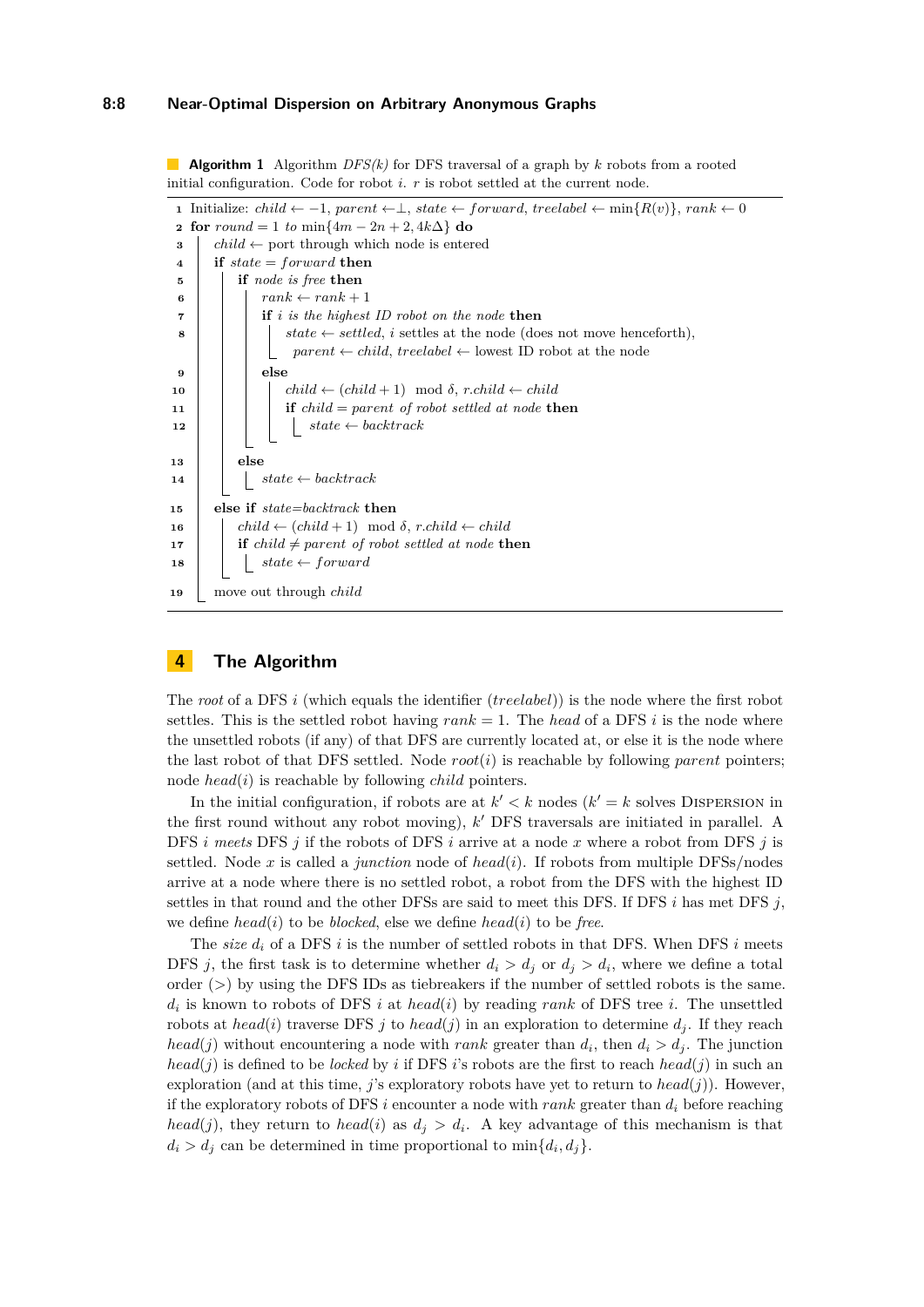#### **A. D. Kshemkalyani and G. Sharma 8:9 8:9 8:9 8:9 8:9 8:9 8:9 8:9 8:9 8:9 8:9 8:9 8:9 8:9 8:9 8:9 8:9 8:9 8:9 8:9 8:9 8:9 8:9 8:9 8:9 8:9 8:9 8:9 8:9 8:9 8:9 8:**

**Algorithm 2** Algorithm *Exploration* to explore *parent*(*i*) component on reaching junction *head*(*i*) by DFS of component *i*.

|                         | 1 explorers move to $root(parent(i))$ leaving retrace pointers for return path. Then they follow                                                                                  |  |  |  |  |
|-------------------------|-----------------------------------------------------------------------------------------------------------------------------------------------------------------------------------|--|--|--|--|
|                         | <i>child</i> pointers from $root(parent(i))$ to head(parent(i)). There are 4 possibilities.                                                                                       |  |  |  |  |
|                         | <b>2</b> if $d_{parent(i)} > d_i$ , <i>i.e.</i> , $rank > d_i$ <i>is encountered, implying explorers do not reach</i>                                                             |  |  |  |  |
|                         | $head(parent(i))$ (possibly the next junction) then                                                                                                                               |  |  |  |  |
| 3                       | return to $head(i)$ junction                                                                                                                                                      |  |  |  |  |
| 4                       | if head(i) is not locked then                                                                                                                                                     |  |  |  |  |
| 5                       | $Collapse\_Into\_Parent(i)$                                                                                                                                                       |  |  |  |  |
| 6                       | else if $head(i)$ is locked by j then                                                                                                                                             |  |  |  |  |
| $\overline{\mathbf{r}}$ | $\boxed{Collapse\_Into\_Child(i,j)}$                                                                                                                                              |  |  |  |  |
|                         | <b>8</b> else if $d_{parent(i)} < d_i$ , implying head(parent(i)) is reached (possibly next junction) then                                                                        |  |  |  |  |
| 9                       | $lock\ head(parent(i))$                                                                                                                                                           |  |  |  |  |
| 10                      | traverse $parent(i)$ informing each node (a) that $parent(i)$ is locked and will be                                                                                               |  |  |  |  |
|                         | collapsing, and also (b) value of $d_{parent(i)}$ , and return to $head(parent(i))$                                                                                               |  |  |  |  |
| 11                      | wait until parent(i)'s explorers return from parent(parent(i))                                                                                                                    |  |  |  |  |
| 12                      | follow action (Collapse_Into_Child(parent(i), i)) which will be determined on their<br>return (if $head(parent(i))$ ) is not junction, execute Collapse_Into_Child(parent(i), i)) |  |  |  |  |
|                         | 13 else if exploring robots find parent(i) is collapsing or learn that parent(i) is locked and will                                                                               |  |  |  |  |
|                         | be collapsing then                                                                                                                                                                |  |  |  |  |
| 14                      | $Parent\_Is\_Collapsing$                                                                                                                                                          |  |  |  |  |
|                         | 15 else if explorers E's path meets another explorers F's path then                                                                                                               |  |  |  |  |
| 16                      | wait until $F$ return                                                                                                                                                             |  |  |  |  |
| 17                      | if parent(i) is collapsing then                                                                                                                                                   |  |  |  |  |
| 18                      | $Parent\_Is\_Collapsing$                                                                                                                                                          |  |  |  |  |
| 19                      | else if $parent(i)$ is not collapsing then                                                                                                                                        |  |  |  |  |
| $\sim$                  | $\Box$ continue $F$ 's evrolention                                                                                                                                                |  |  |  |  |

<span id="page-8-1"></span>**<sup>20</sup>** continue *E*'s exploration

Knowing the sizes, the general idea is that if  $d_i$  is greater, DFS  $j$  is *subsumed* by DFS  $i$ and DFS *j* collapses by having all its robots collected to the *head*(*i*) to continue DFS *i*. This collapse however cannot begin immediately because *j*'s robots may be exploring the DFS *l* it has met and they must return to  $head(j)$  before *j* starts its collapse. (The algorithm ensures there are no such cyclic waits to prevent deadlocks.) However, if *d<sup>j</sup>* is greater, DFS *i* gets *subsumed*, i.e., DFS *j* subsumes DFS *i*. The free robots of *i* exploring *j* return to *head*(*i*), DFS *i* collapses by having all its robots collected to *head*(*i*), and then they all move to *head*(*j*) to continue DFS *j*. Now, these above policies regarding which DFS collapses and gets subsumed by which other have to be adapted to the following fact – due to concurrent actions in different parts of *G*, a DFS *j* may be met by different other DFSs, and DFS *j* may in turn meet another DFS concurrently. Further, transitive chains of such meetings can occur concurrently. This leads us to formalize the notion of a *meeting graph*.

<span id="page-8-0"></span> $\blacktriangleright$  **Definition 4** (Meeting graph). The directed meeting graph  $G' = (V', E')$  is defined as *follows. V* ′ *is the set of concurrently existing DFS IDs. There is a (directed) edge in E*′ *from i to j if DFS i meets DFS j.*

For an edge (*i, j*) in the meeting graph, DFS *j* is defined to be *parent*(*i*) and DFS *i* is defined to be  $child(j)$ . The size of a node in the meeting graph is defined to be the size of the DFS for that node. Nodes in  $V'$  have an arbitrary in-degree  $\left\langle \langle k' \rangle \right\rangle$  but out-degree at most 1. There may also be a cycle in each connected component of *G*′ . Henceforth, we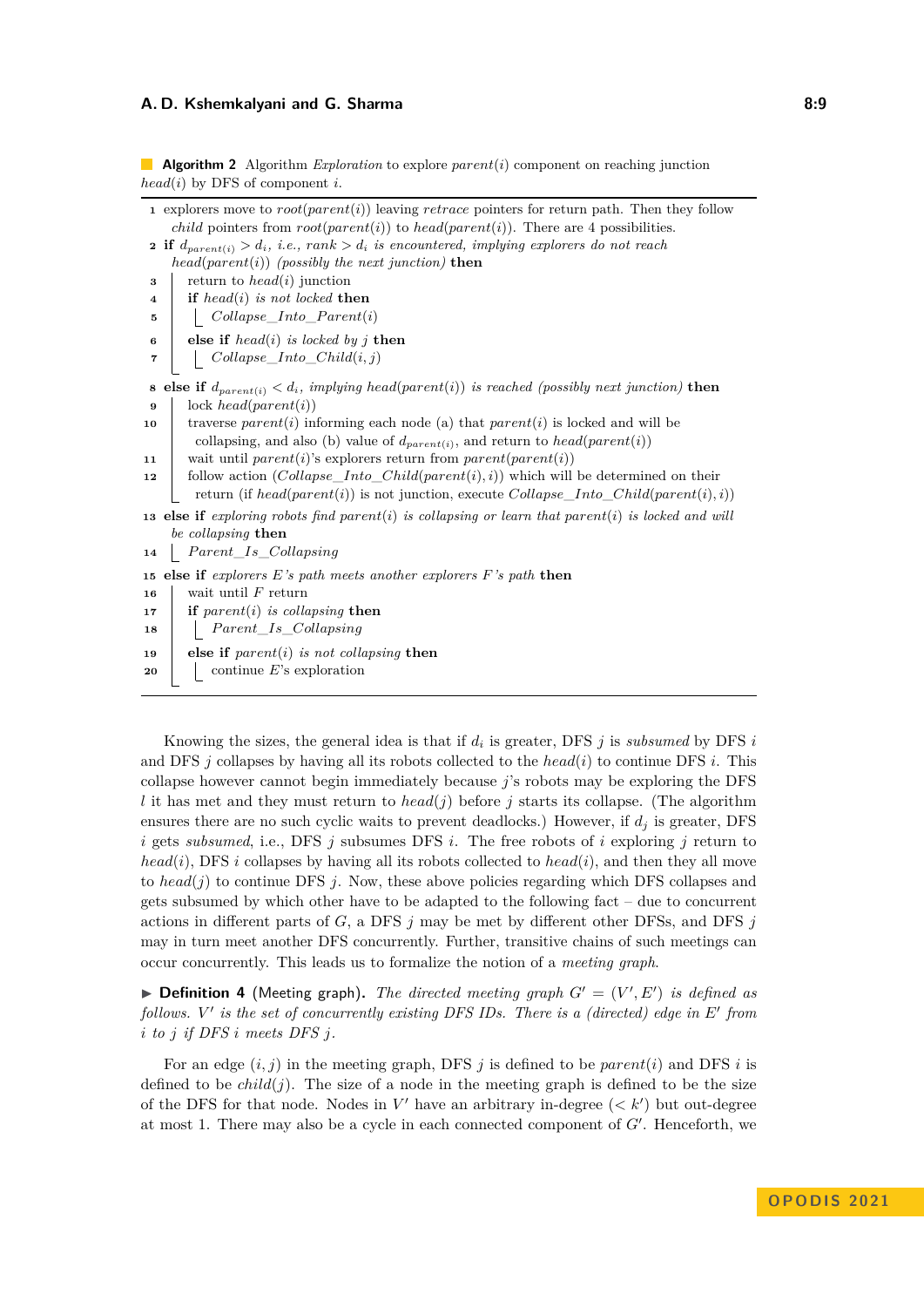#### **8:10 Near-Optimal Dispersion on Arbitrary Anonymous Graphs**

**Algorithm 3** Algorithms *Collapse\_Into\_Child*, *Collapse\_Into\_Parent*, and *Parent\_Is\_Collapsing*.

|  | $Collapse\_Into\_Child(i,j)$ |  |  |  |
|--|------------------------------|--|--|--|
|--|------------------------------|--|--|--|

**2** explorers of *i* go from  $head(i)$  locked by *j* to  $root(i)$ 

**<sup>3</sup>** explorers of *i* do *i*'s DFS tree traversal collecting all robots to collapse path (*root*(*i*) to  $head(j)$ ) marked by *retrace* pointers, waiting until *collapsing children* = 0 at each node

- **<sup>4</sup>** from *root*(*i*) collect all robots accumulated on collapse path to *j*'s junction *head*(*j*)
- **<sup>5</sup>** collapsed robots change ID *treelabel* to *j*
- **<sup>6</sup> if** *head*(*j*) *is locked by l* **then**
- **<sup>7</sup>** *Collapse*\_*Into*\_*Child*(*j, l*)
- **<sup>8</sup> else if** *head*(*j*) *is not locked* **then**
- **<sup>9</sup>** continue *j*'s DFS
- **<sup>10</sup>** *Collapse\_Into\_Parent(i)*
- **<sup>11</sup>** robot at *head*(*i*) increments *collapsing*\_*children*
- **<sup>12</sup>** explorers of *i* go from *head*(*i*) to *root*(*i*) leaving *collapse* pointers
- **<sup>13</sup>** explorers of *i* do *i*'s DFS tree traversal collecting all robots to collapse path (*root*(*i*) to  $head(i)$ ) marked by *collapse* pointers, waiting until *collapsing children* = 0 at each node
- **14** from  $root(i)$  collect all robots accumulated on collapse path to *i*'s junction  $head(i)$
- **<sup>15</sup>** robot at *head*(*i*) decrements *collapsing*\_*children*
- **<sup>16</sup>** collapsed robots change ID *treelabel* to *parent*(*i*)
- **<sup>17</sup>** explorers and collapsed robots go to *head*(*parent*(*i*)) by following *child* pointers
- **<sup>18</sup> if** *parent*(*i*) *along the way is found to be collapsing* **then**
- **19** collapse with it; break()
- **<sup>20</sup> if** *head*(*parent*(*i*)) *is free* **then**
- **<sup>21</sup>** continue *parent*(*i*)'s DFS
- **<sup>22</sup> else if** *head*(*parent*(*i*)) *is blocked and possibly also locked* **then**
- 23 wait until *parent*(*i*) collapses (and collapse with it) or becomes unblocked (and continue *parent*(*i*)'s action)
- **<sup>24</sup>** *Parent\_Is\_Collapsing*
- **<sup>25</sup>** retrace path to *head*(*i*) junction
- **26 if**  $d_i < d_{parent(i)}$  *and*  $head(i)$  *junction is not locked* **then**
- **<sup>27</sup>** *Collapse*\_*Into*\_*P arent*(*i*)
- **28 else if**  $d_i > d_{parent(i)}$  *and*  $head(i)$  *junction is not locked and remains unlocked until*  $parent(i)$ *'s collapse reaches head* $(i)$ **then**
- **<sup>29</sup>** unsettled robots get absorbed in *parent*(*i*) during its collapse
- **<sup>30</sup> else if** *head*(*i*) *junction of i (is locked by j) or (gets locked by j before parent*(*i*)*'s collapse reaches head*(*i*) *and*  $d_i > d_{parent(i)}$  **then**
- <span id="page-9-0"></span>**<sup>31</sup>** *Collapse*\_*Into*\_*Child*(*i, j*)

focus on a single connected component of *G*′ by default; other connected components are dealt with similarly. The algorithm implicitly partitions a connected component of *G'* into (connected) sub-components such that each sub-component is defined to have a master node *M* into which all other nodes of that sub-component are subsumed, directly or transitively. In this process, the at most one cycle in any connected component of  $G'$  is also broken. In each sub-component, the master node *M* has the highest value of *d* and the other smaller (or equal sized) nodes, i.e., DFSs, get subsumed. The pseudo-code is given in Algorithm [2](#page-8-1) and in Algorithm [3.](#page-9-0) In Algorithm [2,](#page-8-1) *j* is explored by robots from *i* to determine if  $d_i > d_j$ (therefore, we sometimes call Algorithm [2](#page-8-1) *Exploration*), and the appropriate procedures for collapsing and collecting are given in Algorithm [3](#page-9-0) (therefore, we sometimes call Algorithm [3](#page-9-0) *various procedures invoked*).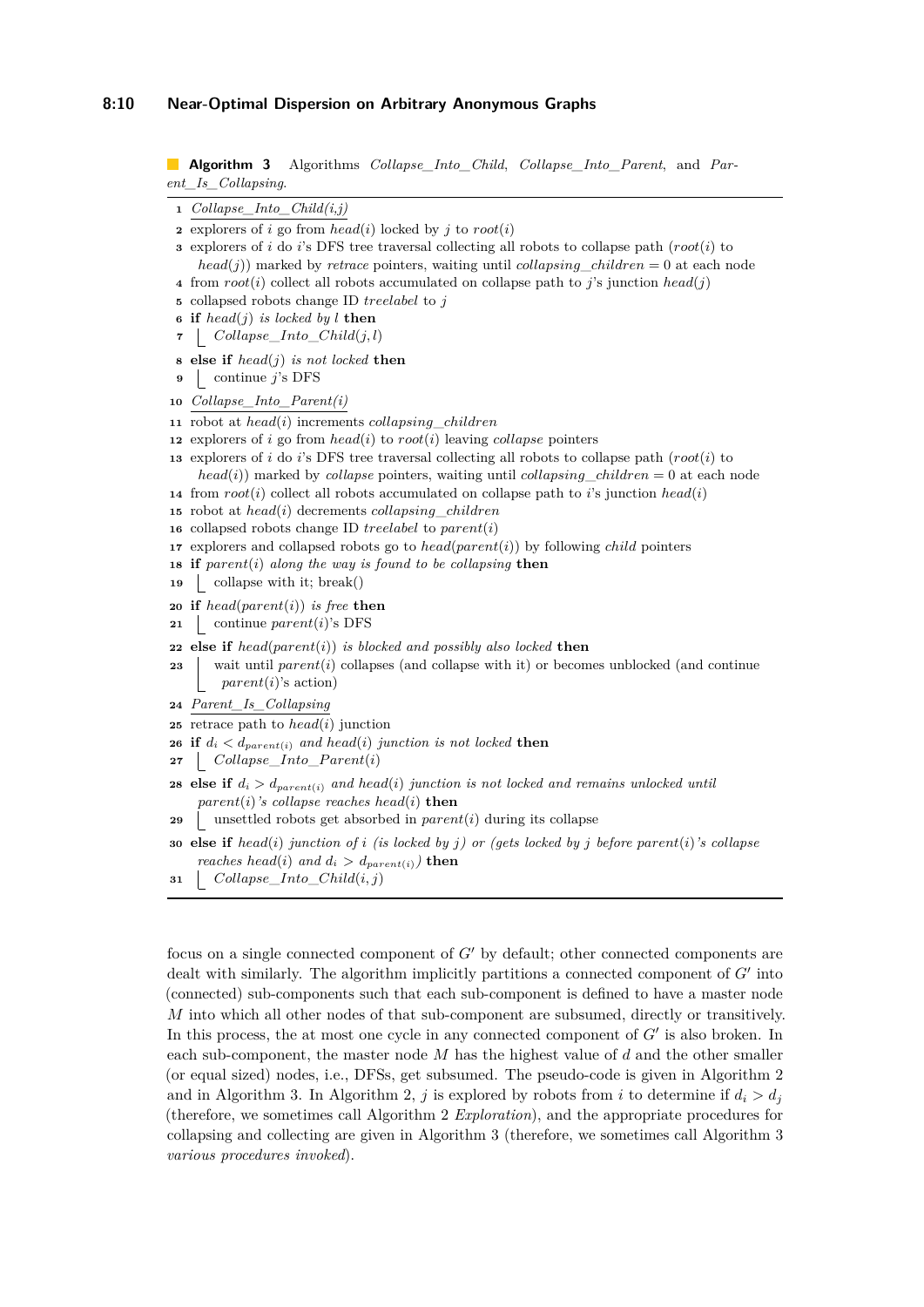#### **A. D. Kshemkalyani and G. Sharma 8:11 8:11 8:11**

**Algorithm 4** Algorithm *Determine\_Master(i)* to identify master component in which component *i* will collapse.

|                     | $1$ master(i)                                                                                                               |  |  |  |  |  |
|---------------------|-----------------------------------------------------------------------------------------------------------------------------|--|--|--|--|--|
|                     | 2 if $d_{parent(i)} > d_i$ then                                                                                             |  |  |  |  |  |
| 3                   | $t1 \leftarrow$ time when explorers of i return to head(i) from parent(i)                                                   |  |  |  |  |  |
| $\overline{\bf{4}}$ | t2 (initialized to $\infty$ ) $\leftarrow$ the time, if any, when first child j locks head(i)                               |  |  |  |  |  |
| 5                   | if $t1 < t2$ then $w \leftarrow parent(i)$                                                                                  |  |  |  |  |  |
| 6                   | else if $t1 > t2$ then $w \leftarrow i$                                                                                     |  |  |  |  |  |
| 7                   | return(master(w))                                                                                                           |  |  |  |  |  |
| 8 else              |                                                                                                                             |  |  |  |  |  |
| 9                   | <b>if</b> $\exists$ a first child <i>i</i> to lock <i>head</i> ( <i>i</i> ) <b>then</b> return( <i>master</i> ( <i>i</i> )) |  |  |  |  |  |
| 10                  | <b>else</b> return $(i)$                                                                                                    |  |  |  |  |  |

<span id="page-10-0"></span>For any given node  $i \in V'$ , its master node is given as per Algorithm [4.](#page-10-0) Note that this algorithm is not actually executed and the master node of a node need not be known – it is given only to aid our understanding and in the complexity proof. If  $master(j)$  gets invoked directly or transitively in the invocation of *master*(*i*) for any *i*, then *i* must be subsumed and its robots collected completely before *j* gets subsumed and its robots are collected completely.

A path in *G*′ is an *increasing* (*decreasing*) path if the node sizes along the path are increasing (decreasing). For a master node  $M$ , the nodes  $x$  in its sub-component of  $G'$  that directly and transitively participate in only *Collapse*\_*Into*\_*P arent* and no *Collapse*\_*Into*\_*Child* until collapsing into *M* form the set *X*(*M*). Whereas the (other) nodes *y* in the sub-component that directly and transitively invoke at least one *Collapse*\_*Into*\_*Child* until they collapse into *M* belong to the set  $Y(M)$ . The component  $C(M) = X(M) \cup Y(M) \cup \{M\}.$ 

A component  $C(M)$  is acyclic. For an edge  $(i, j)$ , i is the child and j is the parent. Nodes in the set *X* have an increasing path to the master node. They collapse into and get subsumed by the master node (possibly transitively) by executing *Collapse*\_*Into*\_*P arent*. Nodes in the set *Y* are reachable from the master node on a decreasing path – such nodes are termed *Y*  ${trunk}$  nodes, or have a increasing path to a *Y*  ${trunk}$  node – such nodes are termed *Y*  $\alpha$  *branch* nodes. Nodes in *Y* (i.e., in *Y*  $\alpha$ *trunk* and *Y*  $\alpha$  *branch*) collapse into and get subsumed by the master node, possibly transitively. First, the *Y* \_*branch* nodes collapse into and get subsumed by their ancestors on the increasing path ending in a *Y* \_*trunk* node by executing *Collapse*\_*Into*\_*P arent*; then the *Y* \_*trunk* nodes collapse and get subsumed into their child nodes along *Y* \_*trunk* and then into the master node by executing *Collapse*\_*Into*\_*Child*.

After nodes in *C*(*M*) get subsumed in *M*, the master node grows again until involved in more meetings and new meeting graphs are formed. Thus the meeting graph is dynamic. We define a related notion of a *meeting tree* that represents which nodes (DFSs) have met and been subsumed by which master node, in which meeting sequence number of meetings for each such node.

▶ **Definition 5** (Meeting tree)**.** *The k* ′ *initial DFSs i form the k* ′ *leaf nodes* (*i,* 0) *at level 0. When*  $\alpha$  *nodes*  $(a_i, h_i)$  *for*  $i \in [1, \alpha]$  *meet in a component and get subsumed by the master node with DFS identifier M of the meeting graph, a node*  $(M, h)$ *, where*  $h = 1 + \max_{i \in [1, \alpha]} h_i$ *, is created in the meeting tree as the parent of the child nodes*  $(a_i, h_i)$ , for  $i \in [1, \alpha]$ *.* 

For a node  $(M, h)$ , *h* is the length of the longest path from some leaf node to that node. We now formally define  $X(M, h)$ ,  $Y(M, h)$ , and  $C(M, h)$ .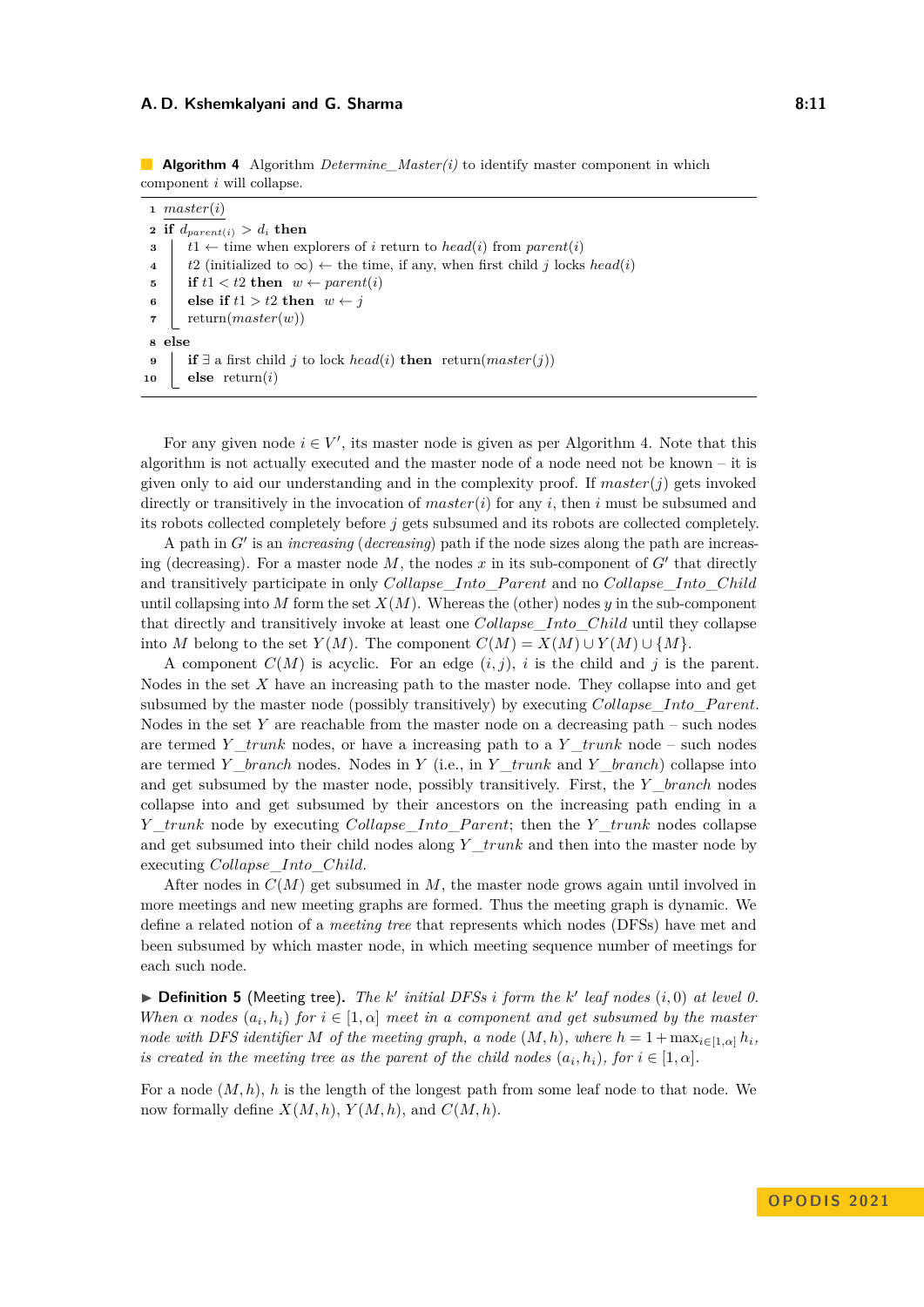#### **8:12 Near-Optimal Dispersion on Arbitrary Anonymous Graphs**

 $\blacktriangleright$  **Definition 6** (Component  $C(M, h)$ ).

- **1.** *X*(*M, h*) *is the set of child nodes in the meeting tree that directly and transitively participate only in Collapse Into Parent until collapsing into*  $(M, h)$ *.*
- **2.** *Y* (*M, h*) *is the set of child nodes in the meeting tree that directly and transitively participate in at least one Collapse\_Into\_Child until collapsing into* (*M, h*)*.*
- **3.**  $C(M, h) = X(M, h) \cup Y(M, h) \cup \{(M, prev(h))\}$ , where for any  $z \in C(M, h)$ ,  $z =$ (*a, prev*(*h*)) *and prev*(*h*) *is defined as the highest value less than h for which node* (*a, prev*(*h*)) *has been created.*

For any node  $(i, h)$ , we also define  $next(h)$  as the value  $h'$  such that  $(i, h) \in C(M, h')$  for some  $M$ . If such a  $h'$  does not exist, we define it to be  $k'$ .

We omit h in  $(i, h)$  and  $C(M, h)$  in places where it is understood or not required.

# <span id="page-11-0"></span>**5 Analysis of the Algorithm**

In our algorithm, a common module is to traverse an already identified DFS component with nodes having the same *treelabel*. This can be achieved by going to  $root(i)$  and doing a (new) DFS traversal of only those nodes (using a duplicate set of variables *state* and *parent* for DFS); if you reach a node which has no settled robot or a settled robot having a different *treelabel*, one simply backtracks along that edge. Such a DFS traversal occurs in (i) Algorithm *Exploration* when  $d_i > d_{parent(i)}$  and *i* locks *head*(*parent*(*i*)) junction, (ii) procedure *Collapse*\_*Into*\_*Child*, and (iii) procedure *Collapse*\_*Into*\_*P arent*, and can be executed in 4∆*d<sup>i</sup>* steps. In (ii) and (iii), a settled robot not on the collect path gets unsettled and gets collected in the DFS traversal to the collect path when the DFS backtracks from the node where the robot was settled.

The time complexity of Algorithms [2](#page-8-1) and [3](#page-9-0) is as follows.

- **1.** Algorithm [2](#page-8-1) takes time bounded by  $8d_i\Delta + 3d_i$ . The derivation is as follows.
	- **a.** min $\{d_i, d_{parent(i)}\}$  to go from *head*(*i*) to *root*(*parent*(*i*)).
	- **b.** 4 min ${d_i, d_{parent(i)}}$  ∆ to go then to *head*(*parent*(*i*)).
	- **c.** if  $d_{parent(i)} > d_i$ , then  $2d_i$  to return to  $head(i)$  via  $root(parent(i))$ .
	- **d.** if  $d_{parent(i)} < d_i$  and *i* locks  $head(parent(i))$ , then  $4d_{parent(i)}$ ∆ +  $2d_{parent(i)}$  for DFS traversal of *parent*(*i*) component from  $root(parent(i))$  plus to  $root(parent(i))$  from  $head(parent(i))$  and back.

If explorers *E*'s path meets explorers *F*'s path, the explorers *E* wait until *F*'s return. This delay is analyzed later.

- **2.** In Algorithm [3,](#page-9-0)
	- **a.**  $Collapse\_Into\_Child$  takes  $4d_i\Delta + 2d_i$ .

Time  $d_i$  to go from  $head(i)$  to  $root(i)$ ;  $4\Delta d_i$  for a DFS traversal of *i* component from *root*(*i*); and  $d_i$  to collect the accumulated robots from  $root(i)$  to  $head(j)$  along the collapse path.

- **b.** *Collapse\_Into\_Parent* takes  $4d_i\Delta + 2d_i + 4d_{parent(i)}\Delta$ . Time  $d_i$  to go from  $head(i)$  to  $root(i)$ ;  $4\Delta d_i$  for a DFS traversal of *i* component from *root*(*i*); *d<sub>i</sub>* to collect the accumulated robots from *root*(*i*) to *head*(*i*); and  $4d_{parent(i)}\Delta$ to then go to *head*( $parent(i)$ ).
- **c.** The cost of  $Parent\_Is\_Collapsing$  is  $min\{d_i, d_{parent(i)}\}$  but is subsumed in the cost of Algorithm [2.](#page-8-1)

This cost is to return to *head*(*i*) from the exploration point in *parent*(*i*) component where it is invoked.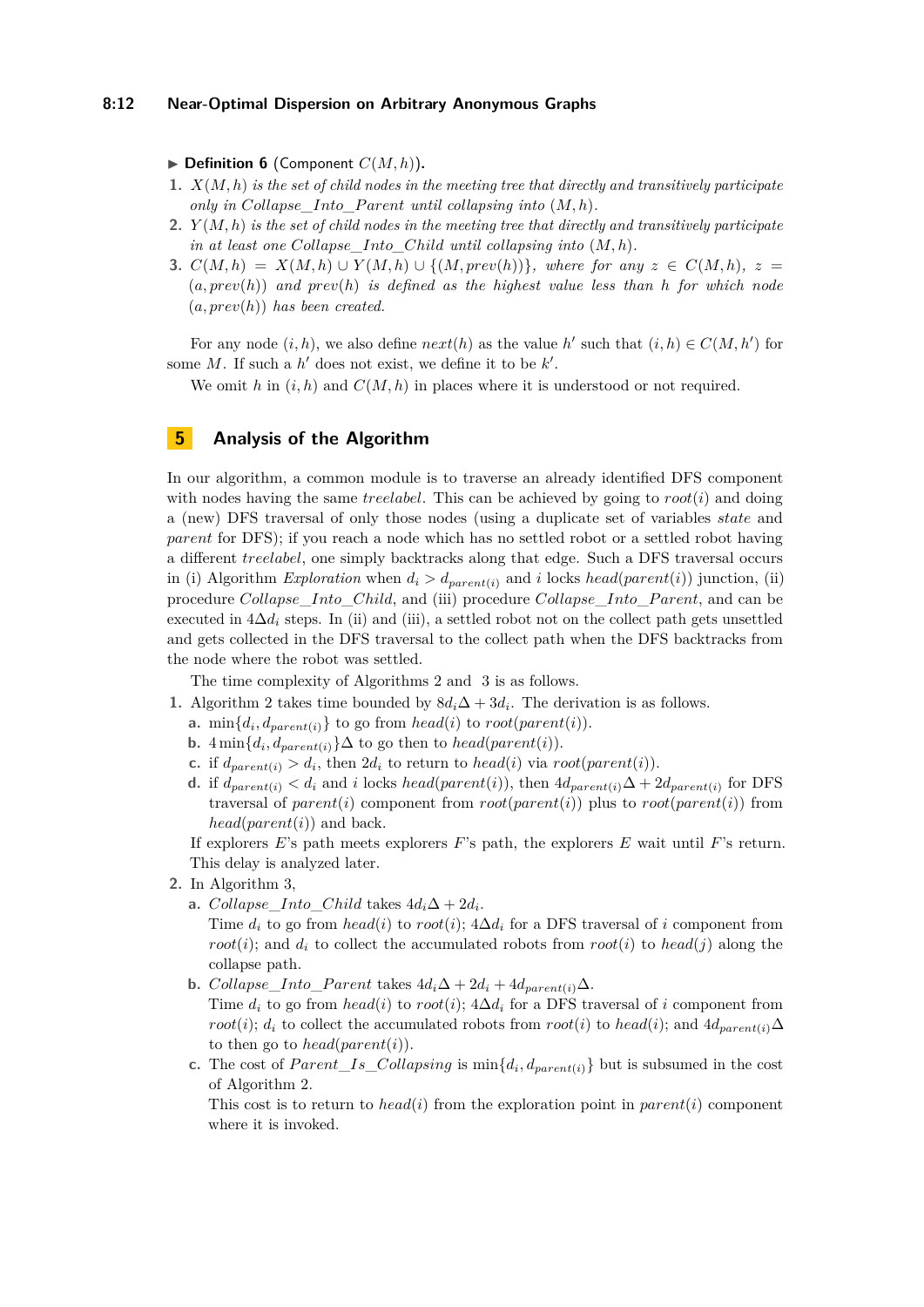#### **A. D. Kshemkalyani and G. Sharma 8:13 8:13**

The contributions to this time complexity by the various nodes in *C*(*M*) are as follows. (The cost is the sum of Algorithm *Exploration* plus appropriate invoked procedure costs.)

**1.** Each  $x \in X$  executes *Collapse* Into Parent after *Exploration*, as it is part of an increasing path. So it contributes the sum of the two contributions, giving  $12d_x\Delta + 5d_x$  +  $4d_{parent(x)}\Delta$ .

The  $4d_{parent(x)}\Delta$  is for traversing to *head*(*parent*(*x*)) after *x* collapses to *head*(*x*), and this can be done concurrently by multiple  $x$  that are children of the same parent. As each *x* can be thought of as the *parent* of another element in *X*, so the cost of subsuming the  $X$  set is  $\sum_{x \in X} 16d_x \Delta + 5d_x + (\text{if } X \neq \emptyset, 4d_M \Delta).$ 

- **2.** Each  $y \in Y$  \_*branch* executes *Collapse*\_*Into*\_*Parent* after *Exploration*, as it is part of an increasing path. So it contributes the sum of the two contributions, giving  $16d_y\Delta + 5d_y$ . Each  $y \in Y$  *trunk* executes *Collapse Into Child* after *Exploration*, as it is part of a decreasing path. So it contributes the sum of the two contributions, giving  $12d_y\Delta + 5d_y$ , plus it potentially acts as a parent of a node on a *Y* \_*branch* that executed *Collapse\_Into\_Parent* so it contributes an added  $4d_y\Delta$ , giving a total of  $16d_y\Delta + 5d_y$ .
- **3.** Node *M* will contribute in Algorithm *Exploration*  $4 \min\{d_M, d_{parent(M)}\}\Delta + \min\{d_M, d_M\}$  $d_{parent(M)}$ }, plus  $4d_{parent(M)}$ ∆ +  $2d_{parent(M)}$  as *parent*(*M*) is smaller. Thus, a total of  $8d_{parent(M)}\Delta+3d_{parent(M)}$ . This can be counted towards a contribution by  $parent(M)$ *y* ∈ *Y*, thus the contribution of each *y* ∈ *Y* can be bounded by  $24d_y\Delta + 8d_y$  with *M* contributing nil.

There is another source of time overhead contributed by nodes in *Y* \_*trunk*∪ {*M*}. Nodes *y*, i.e., *head*(*y*)  $\in G$ , for  $y \in Y$  *trunk*, are locked by their child. Before this can happen, other children of *y* may be exploring *y* by leaving *retrace* pointers. However, due to the  $O(\log(k + \Delta))$  bits bound on memory at each robot, a retrace pointer at a node in *y* can be left by only  $O(1)$  children, not by  $O(k')$  children. Therefore in Algorithm [2,](#page-8-1) if explorers *E* path meets another explorers *F* path, they wait at the meeting node until *F* return. If they learn that the *y* is collapsing, they retrace to their *head* nodes else if they learn *y* is not collapsing, they continue their exploration towards  $head(y)$  but may be blocked again if their path meets another explorers' path. This waiting due to concurrently exploring children introduces delays.

A child of *y* outside *Y* \_*trunk* may be either locked (*l*) or unlocked (*u*) and is also smaller (*S*) or larger (*L*) than *y*. Thus, there are 4 classes of such children.

- **1.** *Su*-type children belong to *Y* \_*branch* and their introduced delays are already accounted for above.
- **2.** Each *Lu*-type and *Ll*-type child does not contribute any delay. This is because even though these children are larger than *y*, they are not the child in *Y* who succeeds in locking *y*; the child in *Y* who locks *y* does so before such *L*∗-type children try to explore *y* and try to lock *y*. Such *L*∗-type children learn that *y* is collapsing.
- **3.** Each *Sl*-type child node *b* contributes delay  $4d_b\Delta + 3d_b$ . The sum of such delays at *y* is denoted  $t_{y(M,h)}$ . Later, we show how to bound the sum of such delays across multiple  $M$ , *h* and *y*.

Similar reasoning can be used for *M* delaying its children in *X* due to explorations of other children  $z \notin X$ . Specifically, (1) type *Su* child  $z$  of *M*:  $\bar{z}$  child  $z \notin X$ . (2) type  $L^*$ child  $z$  of  $M$ :  $\sharp$  such a child  $z$ . If it existed, it would have succeeded in locking  $M$  and  $M$ would not be master. (3) Each type *Sl* child *z* contributes delay  $4d_z\Delta + 3d_z$ , whose sum for all *z* is denoted by  $t_{(M,prev(h))}$ . Later, we show how to bound the sum of such delays across multiple *M* and *h*.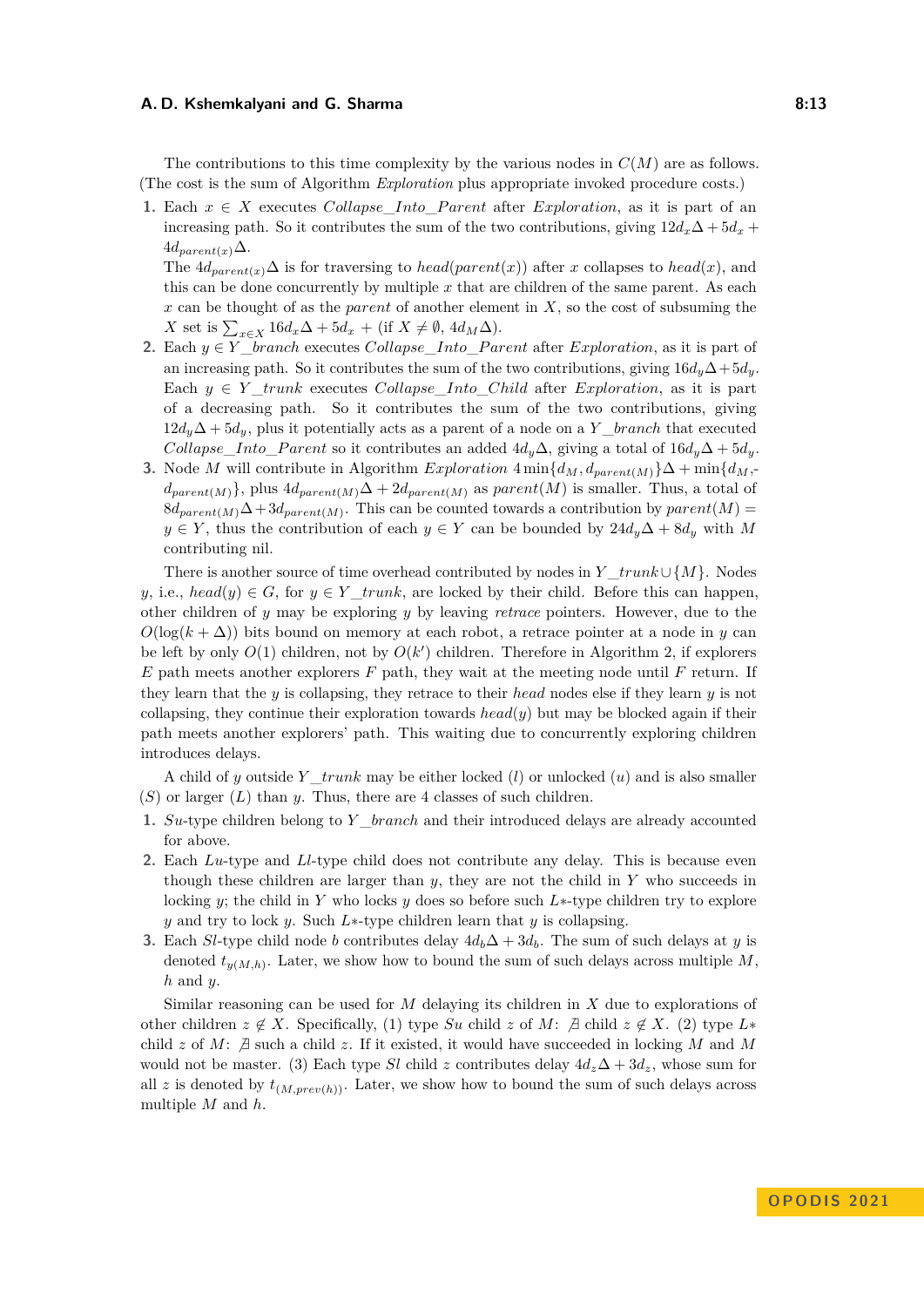### **8:14 Near-Optimal Dispersion on Arbitrary Anonymous Graphs**

Note that for any  $x \in X$ , (1) each type  $Su$  child belongs to X and the delay is already accounted for in *Collapse* Into Parent executed by *x*. (2) each type *Sl* child and type  $L^*$ child does not contribute any delay beyond that of *Collapse\_Into\_Parent* executed by *x* and already accounted for. (The type *L*∗ child does not succeed in locking *head*(*x*) and learns that *x* is collapsing into its parent.)

Thus far, the size *d<sup>i</sup>* of node *i* referred to the number of settled robots in it, and is henceforth referred to as  $d_i^s$ . More specifically,  $d_{i,h}^s$  will refer to the number of settled robots up until just before the *next*(*h*) meeting of *i*. The number of unsettled robots in *i* up until just before the  $next(h)$  meeting of *i* is referred to as  $d_{i,h}^u$ . Let  $T(M, h)$  denote the time to settle DFS *M* up until meeting at depth *h* of the meeting tree, and from then on until the next meeting  $(next(h))$  for *M*. The collapse and collection time to  $head(M)$  has components  $c(M, h)$  and  $g(M, h)$ .  $c(M, h)$  has a upper bound factor of  $(24\Delta + 8)$  for  $x \in X$  and  $y \in Y$ as derived above. The time for dispersion/settling after collection and until the *next*(*h*) meeting is  $s(M, h)$ . These are defined as follows.

$$
c(M, h) = \begin{cases} 0 & \text{if } h = 0\\ (24\Delta + 8)(\sum_{x \in X(M, h)} d_x^s + \sum_{y \in Y(M, h)} d_y^s) & \text{if } h > 0\\ (+4\Delta(d_{M,prev(h)}^s) & \text{if } X(M, h) \neq \emptyset) \end{cases}
$$
(1)

$$
s(M,h) = \begin{cases} 4\Delta(d_{M,h}^s - d_{M,prev(h)}^s) & \text{if } next(h) < k' \\ 4\Delta(\sum_{x \in X(M,h)} d_x^s + \sum_{y \in Y(M,h)} d_y^s & \text{otherwise} \\ + \sum_{x \in X(M,h)} d_x^u + \sum_{y \in Y(M,h)} d_y^u & \text{otherwise} \\ + d_{M,prev(h)}^u) \end{cases} (2)
$$

$$
g(M,h) = \begin{cases} 0 & \text{if } h = 0\\ \sum_{y \in Y(M,h)} t_y + t_{(M,prev(h))} & \text{if } h > 0 \end{cases}
$$
 (3)

This process of collapsing and collecting for instance (*M, h*) began at the very latest (since the start of the algorithm) at the time at which the latest of the  $x$  nodes,  $x'$ , got blocked. Thus,

$$
T(M, h) \leq \overbrace{c(M, h) + s(M, h)}^{f(M, h)} + g(M, h) + T(x', prev(h)),
$$
  
\n
$$
x' = argmax_{x \mid (x, prev(h)) \in X(M, h) \cup \{(M, prev(h))\}} T(x, prev(h)),
$$
  
\n
$$
c(*, 0) = 0, g(*, 0) = 0, s(*, 0) = d_{*,0}^s.
$$
\n(4)

We break  $T(M, h)$  into two series, and bound them separately. The two series are:

$$
S1 = f(M, h) + f(x'(M, h), prev(h))
$$
  
\n
$$
S2 = g(M, h) + g(x'(M, h), prev(prev(h))) + \cdots + f(*, 0)
$$
  
\n
$$
S2 = g(M, h) + g(x'(M, h), prev(h)) + \cdots + (g(*, 0) = 0)
$$
  
\n
$$
= \sum_{y \in Y(M, h)} t_y + \sum_{y \in Y(x'(M, h), prev(h))} t_y + \cdots + (\sum_{y \in Y(*, 0)} t_y = 0)
$$
  
\n
$$
+ t_{(M, prev(h))} + t_{(x'(M, h), prev(prev(h)))} + \cdots + (t_{(*, prev(0))} = 0)
$$
 (5)

<span id="page-13-0"></span>▶ **Lemma 7.** *The sum in the series*  $S1$  *is*  $O(k\Delta)$ *.*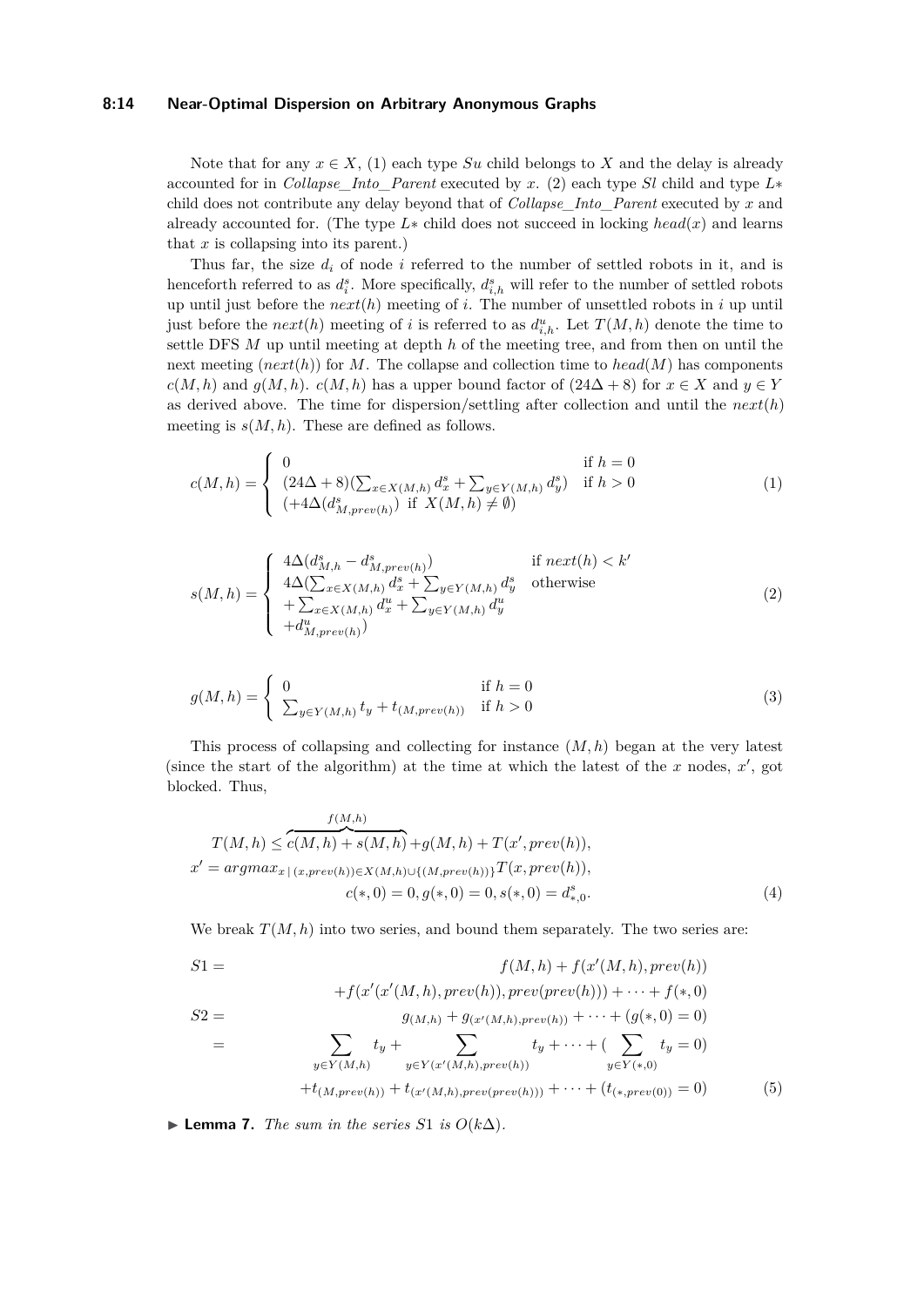#### **A. D. Kshemkalyani and G. Sharma 8:15 8:15**

**Proof.** We consider levels of the meeting tree from level 1 upwards to  $h \leq k' - 1$ . Let *η* DFS components collapse and merge into one of them, and let the size (i.e., number of settled robots) of each component be *d*. We consider two extreme cases and show for each that the lemma holds.

- **1.** Case 1: At each level when components collapse and collect in a master component, immediately afterwards (before the collected unsettled robots can settle) the master component meets another component at the next level, and the collapse and collection happen at the next level. Again, immediately afterwards, the (new) master component meets another component at the yet next higher level, and so on till level *h*. This case assumes  $s(i, *) = 0$ .
	- **a.** At level 1, *η* components of size *d* each merge into one of size *d* in  $O(\eta d\Delta)$  time, leading to a total of *ηd* robots in the master component.
	- **b.** At level 2, *η* components of size *d* each merge into one of size *d* in  $O(n d\Delta)$  time, leading to a total of  $\eta^2 d$  robots in the master component.
	- **c.** At level *h*, *η* components of size *d* each merge into one of size *d* in  $O(\eta d\Delta)$  time, leading to a total of  $\eta^h d$  robots in the master component.

*n*<sup>*h*</sup>*d* is at most the maximum number of robots *k*. Solving  $k = \eta^h d$ ,  $h = \log_{\eta} \frac{k}{d}$ . Therefore the maximum total elapsed time until the *h*-th level meeting and collapse takes place is

Max. elapsed time is  $O(h(\eta d\Delta)) = O(\eta d\Delta \log_{\eta} \frac{k}{d\Delta})$  $\frac{a}{d}$ 

This maximum elapsed time is  $O(k\Delta)$ , considering both extreme cases (a)  $\eta d = O(1)$  and (b)  $\eta d = O(k)$ .

- **2.** Case 2: At each level when components collapse and collect in a master component, the collected robots (almost) fully disperse after which the master component meets another component at the next level, and the collapse and collection happen at the next level. Again, the robots collected by the (new) master component (almost) fully disperse after which the master component meets another component at the yet next higher level, and so on till level *h*. This case assumes  $\forall j, s(i, j)$  satisfies  $next(j) \nless k'$ .
	- **a.** At level 1, *η* components of size *d* each merge into one of size *ηd* in  $O(\eta d\Delta)$  time, leading to a total of *ηd* robots in the master component.
	- **b.** At level 2,  $\eta$  components of size  $\eta d$  each merge into one of size  $\eta^2 d$  in  $O(\eta^2 d\Delta)$  time, leading to a total of  $\eta^2 d$  robots in the master component.
	- **c.** At level *h*, *η* components of size  $\eta^{h-1}d$  each merge into one of size  $\eta^h d$  in  $O(\eta^h d\Delta)$ time, leading to a total of  $\eta^h d$  robots in the master component.

*n*<sup>*h*</sup>*d* is at most the maximum number of robots *k*. Solving  $k = \eta^h d$ ,  $h = \log_{\eta} \frac{k}{d}$ . Therefore the maximum total elapsed time until the *h*-th level meeting and collapse/dispersion takes place is

$$
O(\Delta(\eta d + \eta^2 d + \eta^3 d + \dots + \eta^h d)) = O(\Delta \eta d \frac{\eta^h - 1}{\eta - 1})
$$
  
= 
$$
O(\frac{\Delta \eta d}{\eta - 1} (\eta^{\log_{\eta} \frac{k}{d}} - 1))
$$
  
= 
$$
O(\frac{\Delta \eta d}{\eta - 1} (\frac{k}{d} - 1))
$$
  
= 
$$
O(k\Delta)
$$

There is also a special case in which a single component  $M$ , each time  $(\forall h')$ , grows and meets other fully dispersed component(s) that collapse (transitively) in to it and no component meets *M*. Here,  $\forall h', X(M, h') = \emptyset$  as all subsumed components belong to *Y*(*M, h'*) sets. Observe that  $\sum_{h'} c(M, h') = \sum_{h'} s(M, h') = O(k\Delta)$ .

<span id="page-14-0"></span>The lemma follows.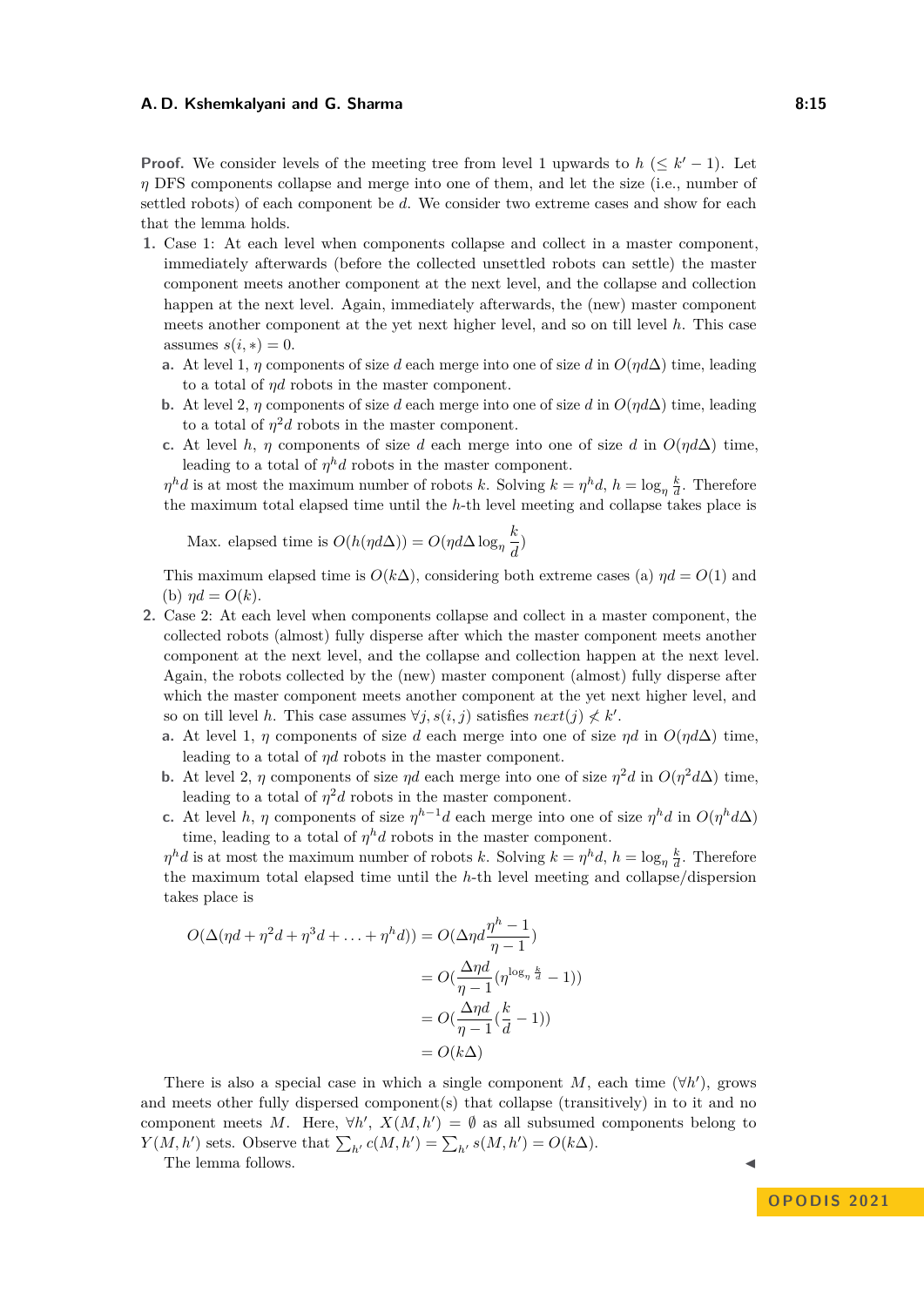#### **8:16 Near-Optimal Dispersion on Arbitrary Anonymous Graphs**

▶ **Lemma 8.** *The sum in the series*  $S2$  *is*  $O(k\Delta)$ *.* 

<span id="page-15-1"></span>Proof is deferred to Appendix due to space constraints.

 $\triangleright$  **Theorem 9.** Algorithm Exploration (Algorithm [2\)](#page-8-1) in conjunction with Algorithm DFS(k) *correctly solves* DISPERSION *for*  $k \leq n$  *robots initially positioned arbitrarily on the nodes of an arbitrary anonymous graph*  $G$  *of*  $n$  *memory-less nodes,*  $m$  *edges, and degree*  $\Delta$  *in*  $O(\min\{m, k\Delta\})$  *rounds using*  $O(\log(k + \Delta))$  *bits at each robot.* 

**Proof.**  $T(M, h)$  is the sum of the series *S*1 and *S*2 which are both  $O(k\Delta)$  by Lemmas [7](#page-13-0) and [8.](#page-14-0) So the time till termination of the Algorithms [1](#page-7-1) (*DF S*), [2](#page-8-1) (*Exploration*), and Algorithm [3](#page-9-0) (*various procedues invoked*) is  $O(k\Delta)$ . As  $k \leq n$ , this is  $O(n\Delta)$ . Now observe that in our derivations (Lemmas [7](#page-13-0) and [8\)](#page-14-0), the  $\Delta$  factor is an overestimate. The actual upper bound is  $O(\sum_{i=1}^{n} \delta_i)$  which is  $O(m)$ , the number of edges in the graph. This upper bound is better when  $m < k\Delta$  and hence the time complexity is  $O(\min\{m, k\Delta\})$ .

The highest level node  $(i, h)$  in each tree in the final forest of the meeting graph represents a master node that has never been subsumed and always alternated between growing and subsuming other components, and growing again. The growth happens as per Algorithm [1](#page-7-1) (*DF S*) which correctly solves Dispersion by Theorem [3.](#page-6-1) Whereas the subsuming of other components merely collects the robots of the other components to the head node *head*(*i*) (Algorithm *Exploration*) which subsequently get dispersed by the growing phases (Algorithm DFS). Hence, DISPERSION is achieved.

The *retrace* and *collapse* variable at each robot used in Algorithm [2](#page-8-1) and [3](#page-9-0) are  $O(\log \Delta)$ . *collapsing*\_*children* takes *O*(log *k*) bits and a single bit each is required to track whether the component is locked and whether it is collapsing. The space requirement of Algorithm [1](#page-7-1) was shown in Theorem [3](#page-6-1) to be  $(\log(k + \Delta))$  bits. The theorem follows.

**Proof of Theorem [1.](#page-1-1)** Follows from Theorem [9.](#page-15-1) ◀

**Proof of Theorem [2.](#page-2-0)** In the asynchronous setting, in every CCM cycle, each robot at a node *u* determines *x*, the number of co-located robots, if any, that should be moving with it to node *v*. It then moves as per its own schedule. On arriving at *v*, it does not start its next CCM cycle until *x* robots have arrived from *u*. This essentially constitutes one epoch and ensures that the robots that move together in a round in a synchronous setting move together in one epoch in the asynchronous setting. With this simple modification, the algorithm given for the synchronous setting works for the asynchronous setting. The space and time complexities, as given in Theorem [1,](#page-1-1) carry over to the asynchronous setting.

# <span id="page-15-0"></span>**6 Concluding Remarks**

In this paper, we have presented a deterministic algorithm that solves Dispersion, starting from any initial configuration of  $k \leq n$  robots positioned on the nodes of an arbitrary anonymous graph *G* having *n* memory-less nodes, *m* edges, and degree  $\Delta$ , in time  $O(\min\{m, k\Delta\})$ with  $O(\log(k + \Delta))$  bits at each robot. This is the first algorithm that is simultaneously optimal w.r.t. both time and memory in arbitrary anonymous graphs of constant degree, i.e.,  $\Delta = O(1)$ . This algorithm improves the time bound established in the best previously known results [\[19,](#page-16-4) [31\]](#page-17-1) by an  $O(\log \ell)$  factor and matches asymptotically the time and memory bound of the single-source DFS traversal. This algorithm uses a non-trivial approach of subsuming parallel DFS traversals into single one based on their DFS tree sizes, limiting the subsumption process overhead to the time proportional to the time needed in the single-source DFS traversal. This approach might be of independent interest.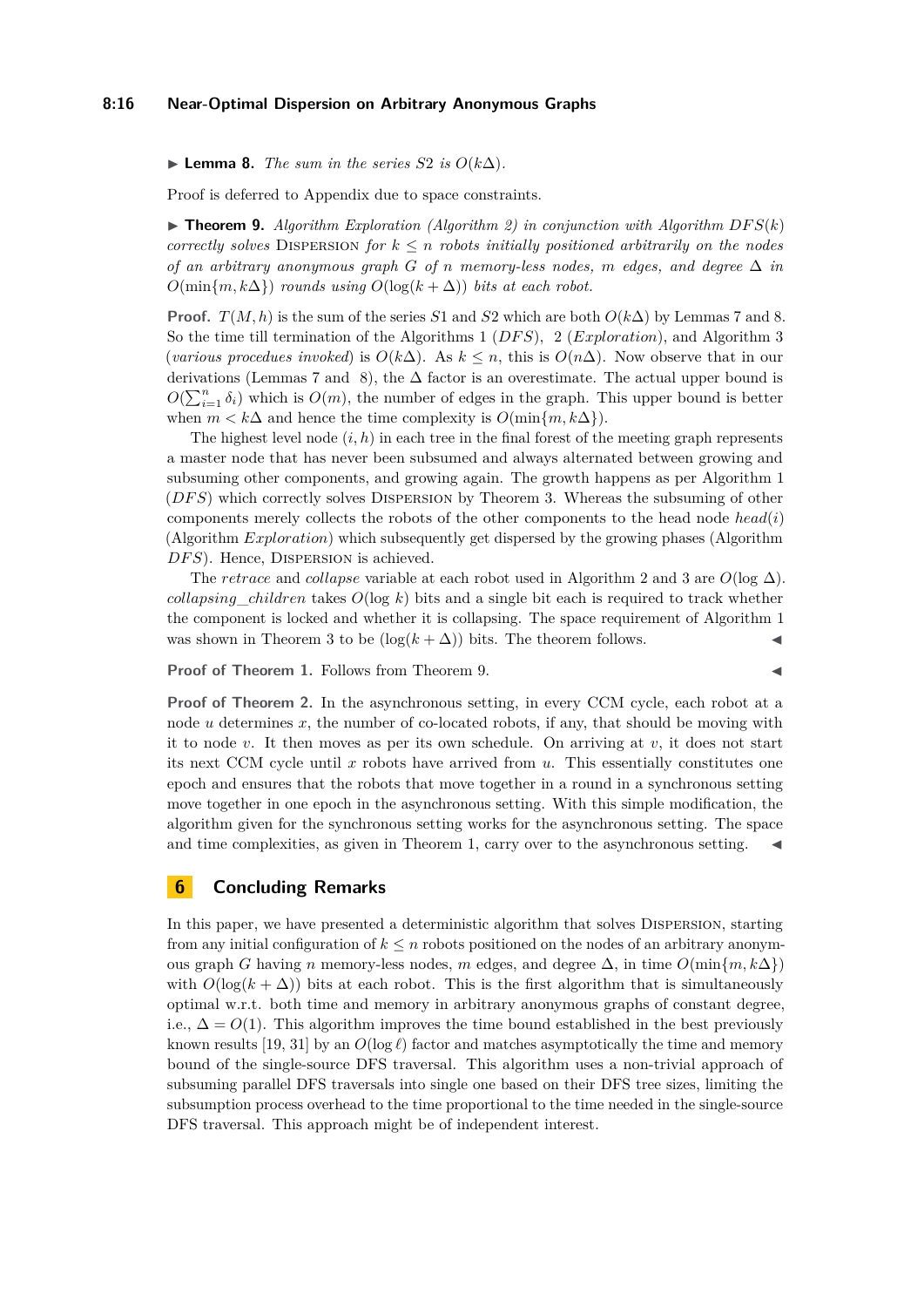#### **A. D. Kshemkalyani and G. Sharma 8:17 8:17**

For future work, it will be interesting to improve the existing time lower bound of  $\Omega(k)$  to  $\Omega(\min\{m, k\Delta\})$  or improve the time bound to  $O(k)$  removing the  $O(\Delta)$  factor. The second interesting direction will be to consider faulty (crash and/or Byzantine) robots.

#### **References**

- <span id="page-16-0"></span>**1** John Augustine and William K. Moses Jr. Dispersion of mobile robots: A study of memory-time trade-offs. In *ICDCN*, pages 1:1–1:10, 2018.
- <span id="page-16-7"></span>**2** Evangelos Bampas, Leszek Gasieniec, Nicolas Hanusse, David Ilcinkas, Ralf Klasing, and Adrian Kosowski. Euler tour lock-in problem in the rotor-router model: I choose pointers and you choose port numbers. In *DISC*, pages 423–435, 2009.
- <span id="page-16-16"></span>**3** L. Barriere, P. Flocchini, E. Mesa-Barrameda, and N. Santoro. Uniform scattering of autonomous mobile robots in a grid. In *IPDPS*, pages 1–8, 2009.
- <span id="page-16-8"></span>**4** Reuven Cohen, Pierre Fraigniaud, David Ilcinkas, Amos Korman, and David Peleg. Labelguided graph exploration by a finite automaton. *ACM Trans. Algorithms*, 4(4):42:1–42:18, August 2008.
- <span id="page-16-18"></span>**5** Andreas Cord-Landwehr, Bastian Degener, Matthias Fischer, Martina Hüllmann, Barbara Kempkes, Alexander Klaas, Peter Kling, Sven Kurras, Marcus Märtens, Friedhelm Meyer auf der Heide, Christoph Raupach, Kamil Swierkot, Daniel Warner, Christoph Weddemann, and Daniel Wonisch. A new approach for analyzing convergence algorithms for mobile robots. In *ICALP*, pages 650–661, 2011.
- <span id="page-16-5"></span>**6** Thomas H. Cormen, Charles E. Leiserson, Ronald L. Rivest, and Clifford Stein. *Introduction to Algorithms, Third Edition*. The MIT Press, 3rd edition, 2009.
- <span id="page-16-17"></span>**7** G. Cybenko. Dynamic load balancing for distributed memory multiprocessors. *J. Parallel Distrib. Comput.*, 7(2):279–301, October 1989.
- <span id="page-16-6"></span>**8** Archak Das, Kaustav Bose, and Buddhadeb Sau. Memory optimal dispersion by anonymous mobile robots. In *CALDAM*, pages 426–439, 2021.
- <span id="page-16-9"></span>**9** Dariusz Dereniowski, Yann Disser, Adrian Kosowski, Dominik Pajak, and Przemyslaw Uznański. Fast collaborative graph exploration. *Inf. Comput.*, 243(C):37–49, August 2015.
- <span id="page-16-13"></span>**10** Anders Dessmark, Pierre Fraigniaud, Dariusz R. Kowalski, and Andrzej Pelc. Deterministic rendezvous in graphs. *Algorithmica*, 46(1):69–96, 2006. [doi:10.1007/s00453-006-0074-2](https://doi.org/10.1007/s00453-006-0074-2).
- <span id="page-16-15"></span>**11** Yotam Elor and Alfred M. Bruckstein. Uniform multi-agent deployment on a ring. *Theor. Comput. Sci.*, 412(8-10):783–795, 2011.
- <span id="page-16-2"></span>**12** Paola Flocchini, Giuseppe Prencipe, and Nicola Santoro. *Distributed Computing by Oblivious Mobile Robots*. Synthesis Lectures on Distributed Computing Theory. Morgan & Claypool Publishers, 2012. [doi:10.2200/S00440ED1V01Y201208DCT010](https://doi.org/10.2200/S00440ED1V01Y201208DCT010).
- <span id="page-16-3"></span>**13** Paola Flocchini, Giuseppe Prencipe, and Nicola Santoro. *Distributed Computing by Mobile Entities*, volume 1 of *Theoretical Computer Science and General Issues*. Springer International Publishing, 2019.
- <span id="page-16-11"></span>**14** Pierre Fraigniaud, Leszek Gasieniec, Dariusz R. Kowalski, and Andrzej Pelc. Collective tree exploration. *Networks*, 48(3):166–177, 2006.
- <span id="page-16-10"></span>**15** Pierre Fraigniaud, David Ilcinkas, Guy Peer, Andrzej Pelc, and David Peleg. Graph exploration by a finite automaton. *Theor. Comput. Sci.*, 345(2-3):331–344, November 2005.
- <span id="page-16-14"></span>**16** Dariusz R. Kowalski and Adam Malinowski. How to meet in anonymous network. *Theor. Comput. Sci.*, 399(1-2):141–156, 2008. [doi:10.1016/j.tcs.2008.02.010](https://doi.org/10.1016/j.tcs.2008.02.010).
- <span id="page-16-12"></span>**17** Ajay D. Kshemkalyani and Faizan Ali. Fast graph exploration by a mobile robot. In *First IEEE International Conference on Artificial Intelligence and Knowledge Engineering, AIKE*, pages 115–118, 2018. [doi:10.1109/AIKE.2018.00025](https://doi.org/10.1109/AIKE.2018.00025).
- <span id="page-16-1"></span>**18** Ajay D. Kshemkalyani and Faizan Ali. Efficient dispersion of mobile robots on graphs. In *ICDCN*, pages 218–227, 2019.
- <span id="page-16-4"></span>**19** Ajay D. Kshemkalyani, Anisur Rahaman Molla, and Gokarna Sharma. Fast dispersion of mobile robots on arbitrary graphs. In *ALGOSENSORS*, pages 23–40, 2019.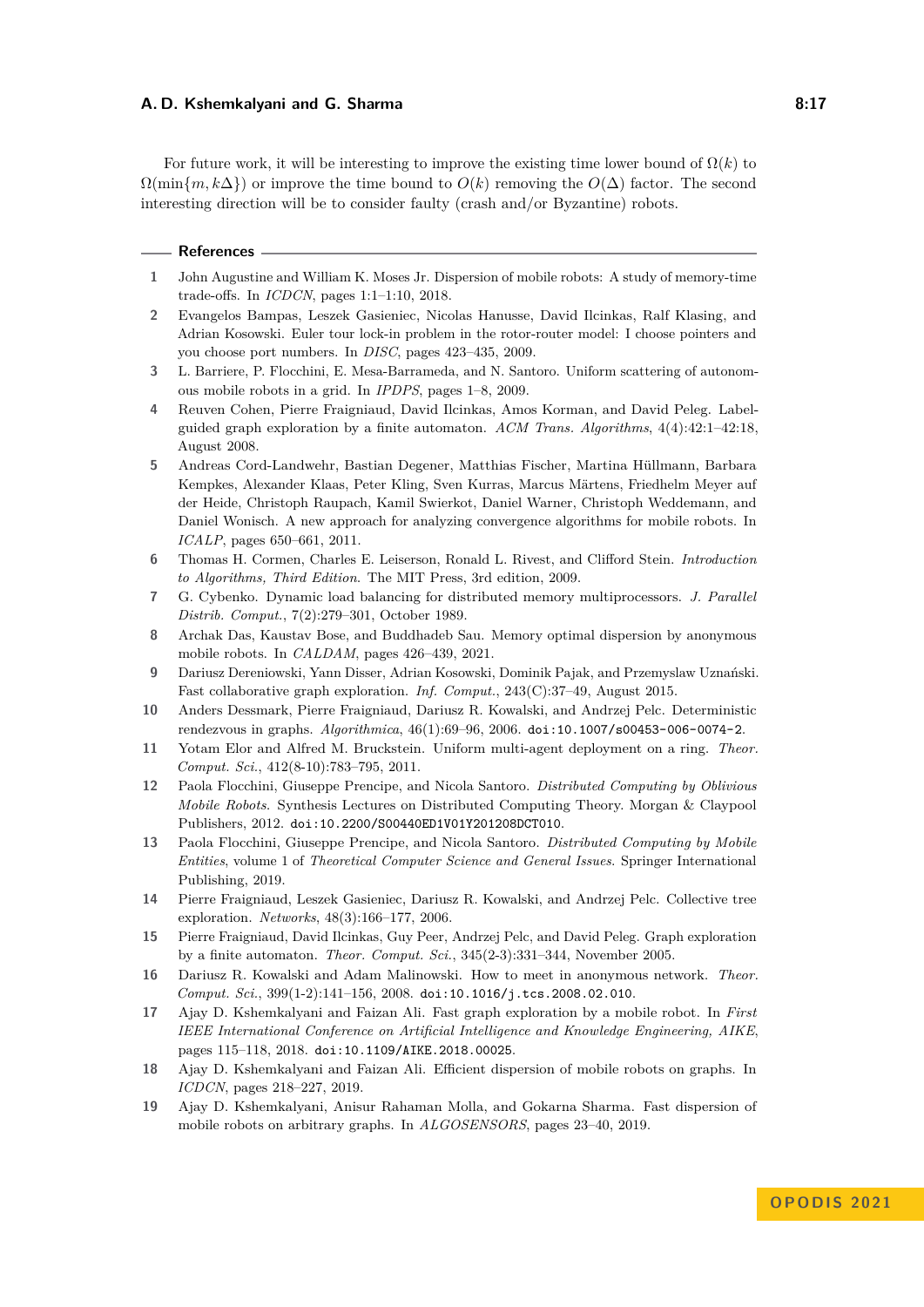#### **8:18 Near-Optimal Dispersion on Arbitrary Anonymous Graphs**

- <span id="page-17-4"></span>**20** Ajay D. Kshemkalyani, Anisur Rahaman Molla, and Gokarna Sharma. Dispersion of mobile robots in the global communication model. In *ICDCN*, pages 12:1–12:10, 2020.
- <span id="page-17-2"></span>**21** Ajay D. Kshemkalyani, Anisur Rahaman Molla, and Gokarna Sharma. Dispersion of mobile robots on grids. In *WALCOM*, pages 183–197, 2020.
- <span id="page-17-0"></span>**22** Ajay D. Kshemkalyani, Anisur Rahaman Molla, and Gokarna Sharma. Efficient dispersion of mobile robots on dynamic graphs. In *ICDCS*, pages 732–742, 2020.
- <span id="page-17-8"></span>**23** Artur Menc, Dominik Pajak, and Przemyslaw Uznanski. Time and space optimality of rotor-router graph exploration. *Inf. Process. Lett.*, 127:17–20, 2017.
- <span id="page-17-3"></span>**24** Anisur Rahaman Molla and William K. Moses Jr. Dispersion of mobile robots: The power of randomness. In *TAMC*, pages 481–500, 2019.
- <span id="page-17-6"></span>**25** Anisur Rahaman Molla, Kaushik Mondal, and William K. Moses Jr. Efficient dispersion on an anonymous ring in the presence of weak byzantine robots. In *ALGOSENSORS*, pages 154–169, 2020.
- <span id="page-17-7"></span>**26** Anisur Rahaman Molla, Kaushik Mondal, and William K. Moses Jr. Byzantine dispersion on graphs. In *IPDPS*, pages 1–10, 2021.
- <span id="page-17-5"></span>**27** Debasish Pattanayak, Gokarna Sharma, and Partha Sarathi Mandal. Dispersion of mobile robots tolerating faults. In *ICDCN*, pages 133–138, 2021.
- <span id="page-17-10"></span>**28** Pavan Poudel and Gokarna Sharma. Time-optimal uniform scattering in a grid. In *ICDCN*, pages 228–237, 2019.
- <span id="page-17-11"></span>**29** Pavan Poudel and Gokarna Sharma. Fast uniform scattering on a grid for asynchronous oblivious robots. In *SSS*, pages 211–228, 2020.
- <span id="page-17-9"></span>**30** Masahiro Shibata, Toshiya Mega, Fukuhito Ooshita, Hirotsugu Kakugawa, and Toshimitsu Masuzawa. Uniform deployment of mobile agents in asynchronous rings. In *PODC*, pages 415–424, 2016.
- <span id="page-17-1"></span>**31** Takahiro Shintaku, Yuichi Sudo, Hirotsugu Kakugawa, and Toshimitsu Masuzawa. Efficient dispersion of mobile agents without global knowledge. In *SSS*, pages 280–294, 2020.

# **A Appendix**

**Proof of Lemma [8.](#page-14-0)** The series *S*2 is the sum of all the waits introduced by children *a* of a *Y* \_*trunk* node *y* and of *M*, that are of type *Sl*. Such a *Sl* child contributes delay up to  $4d_a\Delta + d_a$  ( $\leq 4d_y\Delta + 3d_y$  or  $\leq 4d_M\Delta + 3d_M$ , respectively) and then collapses and gets subsumed by the node *b* that has locked it. Thus  $Sl$  type children can occur at most  $k' - 1$ times in the lifetime of the execution. Note also that  $d_b \geq d_a$  as *b* to *a* is a decreasing path.

If all the *Sl* children were never involved in any meeting until now, then  $\sum d_a \leq k$  and the lemma follows. However we need to also analyze the case where a *Sl* node gets subsumed by another node *b*, and then the node *b* becomes a *Sl* node later. In this case, the robots subsumed from *a* may be double-counted in the size of *b* when *b* later becomes a type *Sl* node. This can happen at most  $k' - 1$  times.

Let *η* DFS components, including the *Sl* component, collapse and merge into one of them, and let the size (i.e., number of settled robots) of each component be *d*. We consider two extreme cases and show for each that the lemma holds.

- **1.** Case 1: When components collapse and are collected, immediately afterwards (before the collected unsettled robots can settle) the master component becomes a *Sl*-type node, and the collapse and collection happen again. Again, immediately afterwards, the new master component becomes a type *Sl* node, and so on.
	- **a.** The first time, *η* components of size *d* each merge into one of size *d* in  $O(\eta d\Delta)$  time, leading to a total of *ηd* robots in the master component.
	- **b.** The second time, *η* components of size *d* each merge into one of size *d* in  $O(\eta d\Delta)$  time, leading to a total of  $\eta^2 d$  robots in the new master component.